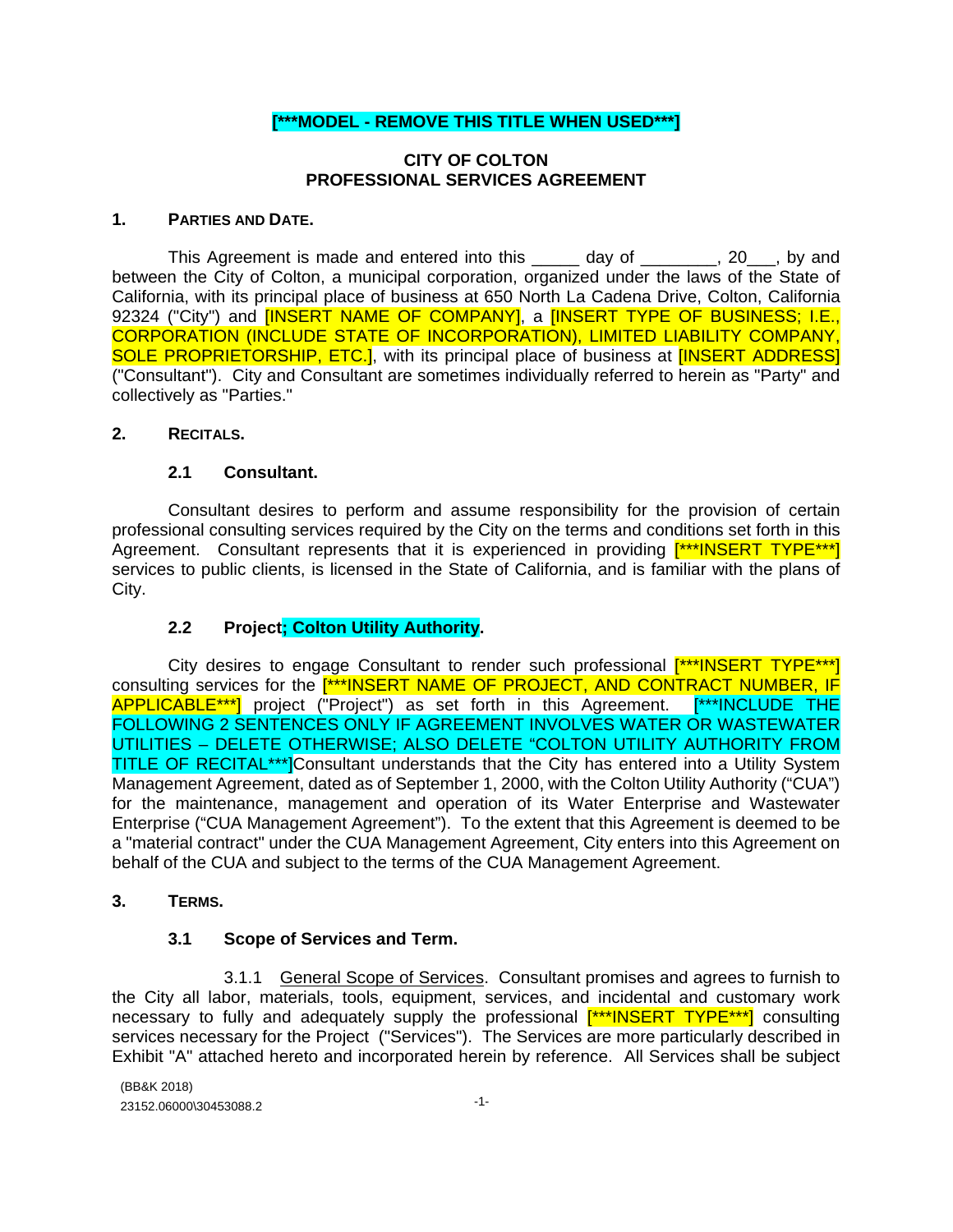to, and performed in accordance with, this Agreement, the exhibits attached hereto and incorporated herein by reference, and all applicable local, state and federal laws, rules and regulations. [\*\*\*INSERT IF FEDERAL FUNDS WILL BE USED; OTHERWISE ALWAYS DELETE: Additionally, Consultant shall comply with all Federal requirements applicable to the Services as set forth in Exhibit "A-I."]

3.1.2 Term. The term of this Agreement shall be from [<sup>\*\*\*</sup>INSERT DATE\*\*\*] to [\*\*\*INSERT DATE\*\*\*], unless earlier terminated as provided herein. [\*\*\*INSERT THE FOLLOWING SENTENCE FOR MULTI-YEAR, AUTOMATIC RENEWAL NOT TO EXCEED THREE CONSECUTIVE YEARS; OTHERWISE, ALWAYS DELETE: The City shall have the unilateral option, at its sole discretion, to renew this Agreement automatically for no more than [INSERT NUMBER] additional one-year terms.\*\*\*] Consultant shall complete the Services within the term of this Agreement, and shall meet any other established schedules and deadlines. The Parties may, by mutual, written consent, extend the term of this Agreement if necessary to complete the Services.

## **3.2 Responsibilities of Consultant.**

3.2.1 Independent Contractor; Control and Payment of Subordinates. The Services shall be performed by Consultant or under its supervision. Consultant will determine the means, methods and details of performing the Services subject to the requirements of this Agreement. City retains Consultant on an independent contractor basis and not as an employee. Consultant retains the right to perform similar or different services for others during the term of this Agreement. Any additional personnel performing the Services under this Agreement on behalf of Consultant shall also not be employees of City and shall at all times be under Consultant's exclusive direction and control. Neither City, nor any of its officials, officers, directors, employees or agents shall have control over the conduct of Consultant or any of Consultant's officers, employees, or agents, except as set forth in this Agreement. Consultant shall pay all wages, salaries, and other amounts due such personnel in connection with their performance of Services under this Agreement and as required by law. Consultant shall be responsible for all reports and obligations respecting such additional personnel, including, but not limited to: social security taxes, income tax withholding, unemployment insurance, disability insurance, and workers' compensation insurance.

3.2.2 Schedule of Services. Consultant shall perform the Services expeditiously, within the term of this Agreement, and in accordance with the Schedule of Services set forth in Exhibit "B" attached hereto and incorporated herein by reference. Consultant represents that it has the professional and technical personnel required to perform the Services in conformance with such conditions. In order to facilitate Consultant's conformance with the Schedule, City shall respond to Consultant's submittals in a timely manner. Upon request of City, Consultant shall provide a more detailed schedule of anticipated performance to meet the Schedule of Services.

3.2.3 Conformance to Applicable Requirements. All work prepared by Consultant shall be subject to the approval of City.

3.2.4 Substitution of Key Personnel. Consultant has represented to City that certain key personnel will perform and coordinate the Services under this Agreement. Should one or more of such personnel become unavailable, Consultant may substitute other personnel of at least equal competence upon written approval of City. In the event that City and Consultant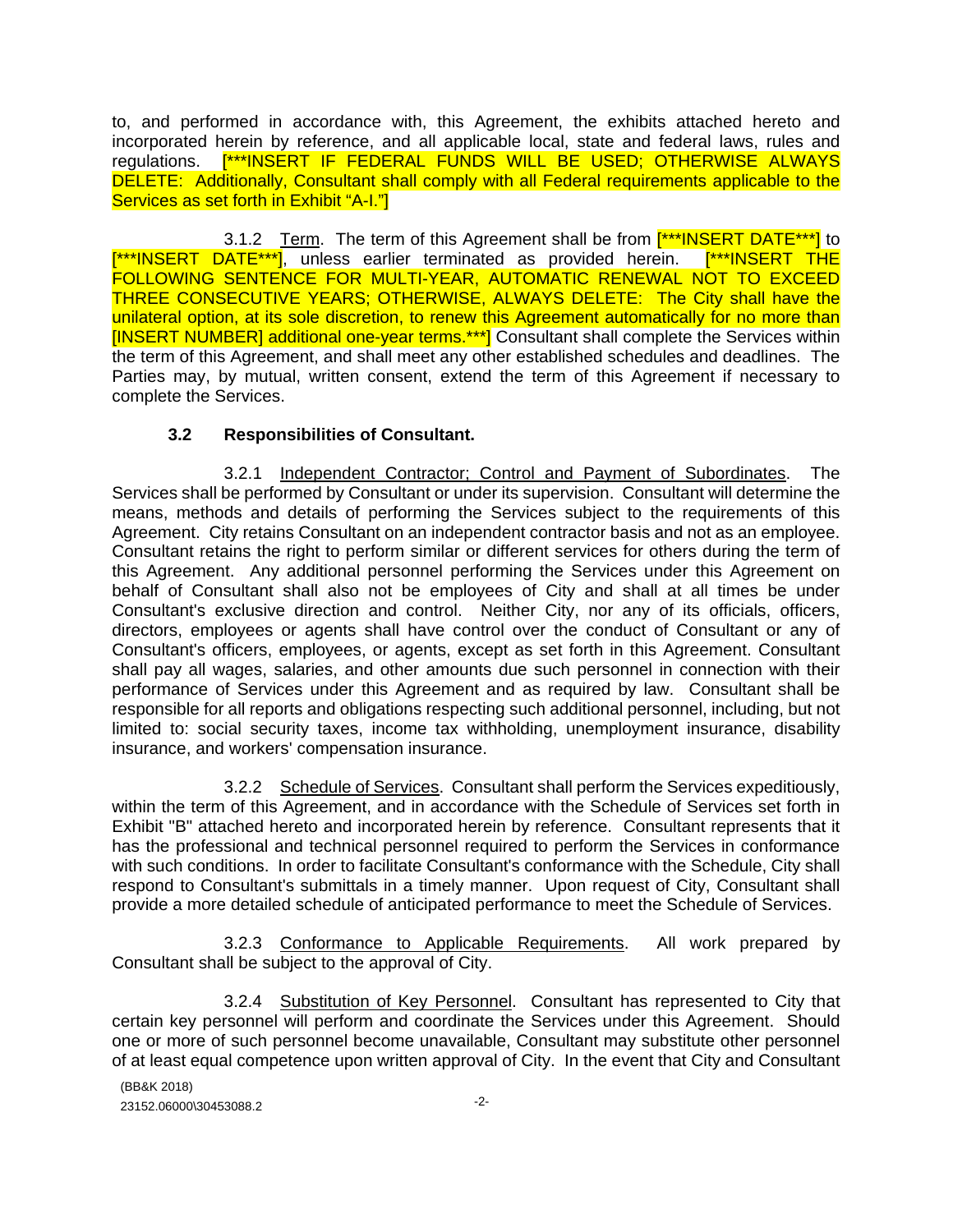cannot agree as to the substitution of key personnel, City shall be entitled to terminate this Agreement for cause. As discussed below, any personnel who fail or refuse to perform the Services in a manner acceptable to the City, or who are determined by the City to be uncooperative, incompetent, a threat to the adequate or timely completion of the Project or a threat to the safety of persons or property, shall be promptly removed from the Project by the Consultant at the request of the City. The key personnel for performance of this Agreement are as follows: [\*\*\*INSERT NAME AND TITLE\*\*\*].

3.2.5 City's Representative. The City hereby designates [\*\*\*INSERT NAME AND TITLE\*\*\*], or his/her designee, to act as its representative in all matters pertaining to the administration and performance of this Agreement ("City's Representative"). City's Representative shall have the power to act on behalf of the City for review and approval of all products submitted by Consultant but not the authority to enlarge the Scope of Work or change the total compensation due to Consultant under this Agreement. The City Manager shall be authorized to act on City's behalf and to execute all necessary documents which enlarge the Scope of Work or change the Consultant's total compensation subject to the provisions contained in Section 3.3 of this Agreement. Consultant shall not accept direction or orders from any person other than the City Manager, City's Representative or his/her designee.

3.2.6 Consultant's Representative. Consultant hereby designates [<sup>\*\*\*</sup>INSERT] NAME AND TITLE<sup>\*\*\*</sup>], or his/her designee, to act as its representative for the performance of this Agreement ("Consultant's Representative"). Consultant's Representative shall have full authority to represent and act on behalf of the Consultant for all purposes under this Agreement. The Consultant's Representative shall supervise and direct the Services, using his/her best skill and attention, and shall be responsible for all means, methods, techniques, sequences, and procedures and for the satisfactory coordination of all portions of the Services under this Agreement.

3.2.7 Coordination of Services. Consultant agrees to work closely with City staff in the performance of Services and shall be available to City's staff, consultants and other staff at all reasonable times.

3.2.8 Standard of Care; Performance of Employees. Consultant shall perform all Services under this Agreement in a skillful and competent manner, consistent with the standards generally recognized as being employed by professionals in the same discipline in the State of California. Consultant represents and maintains that it is skilled in the professional calling necessary to perform the Services. Consultant warrants that all employees and subconsultants shall have sufficient skill and experience to perform the Services assigned to them. Finally, Consultant represents that it, its employees and subconsultants have all licenses, permits, qualifications and approvals of whatever nature that are legally required to perform the Services, and that such licenses and approvals shall be maintained throughout the term of this Agreement. As provided for in the indemnification provisions of this Agreement, Consultant shall perform, at its own cost and expense and without reimbursement from the City, any services necessary to correct errors or omissions which are caused by the Consultant's failure to comply with the standard of care provided for herein. Any employee of the Consultant or its sub-consultants who is determined by the City to be uncooperative, incompetent, a threat to the adequate or timely completion of the Project, a threat to the safety of persons or property, or any employee who fails or refuses to perform the Services in a manner acceptable to the City, shall be promptly removed from the Project by the Consultant and shall not be re-employed to perform any of the Services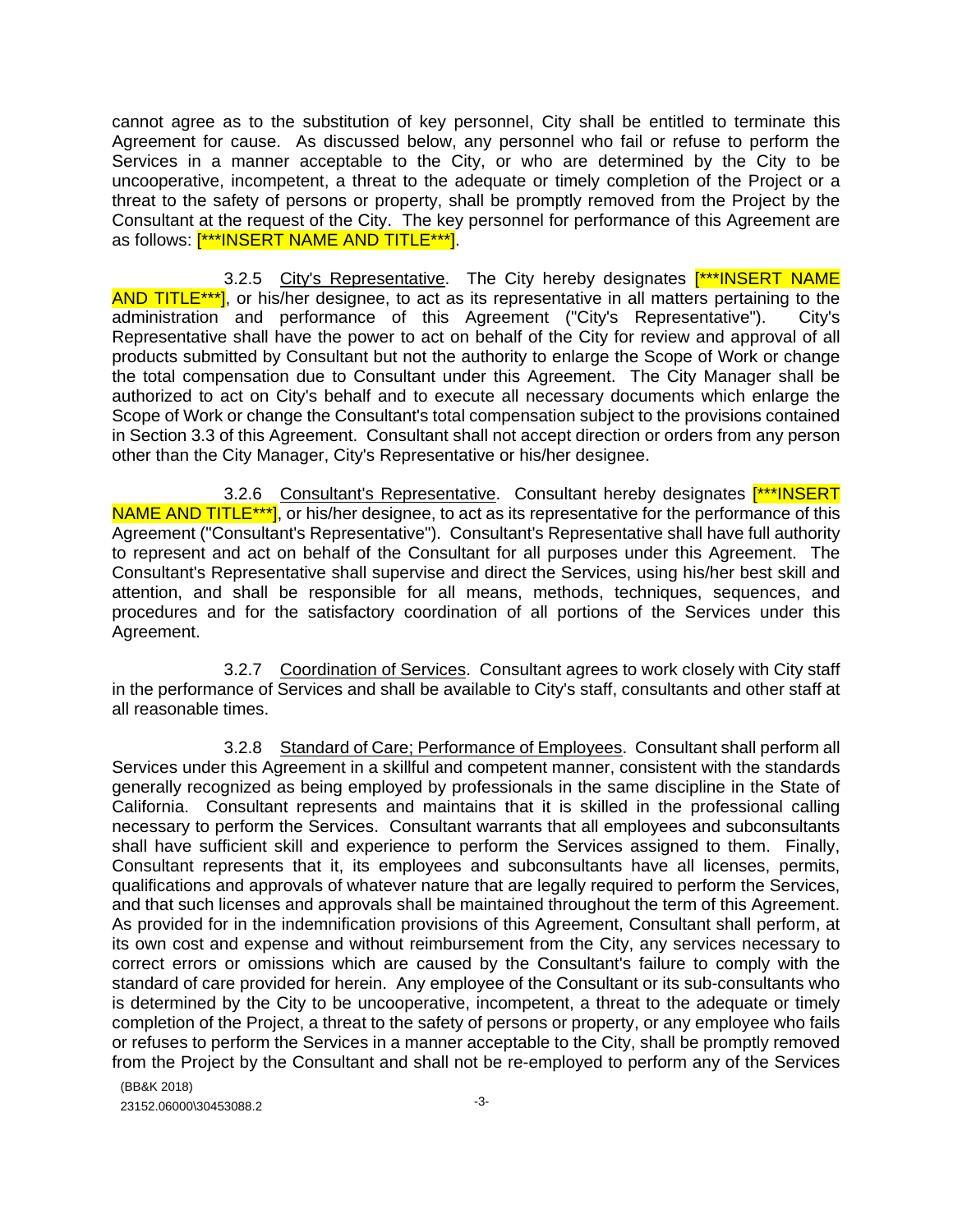or to work on the Project.

3.2.9 Period of Performance [\*\*\*DELETE "and Liquidated Damages" IF NO LDS INCLUDED] and Liquidated Damages. Consultant shall perform and complete all Services under this Agreement within the term set forth in Section 3.1.2 above ("Performance Time"). Consultant shall also perform the Services in strict accordance with any completion schedule or Project milestones described in Exhibits "A" or "B" attached hereto, or which may be separately agreed upon in writing by the City and Consultant ("Performance Milestones"). Consultant agrees that if the Services are not completed within the aforementioned Performance Time and/or pursuant to any such Project Milestones developed pursuant to provisions of this Agreement, it is understood, acknowledged and agreed that the City will suffer damage. [\*\*\*INCLUDE THE FOLLOWING SENTENCE ONLY IF YOU'RE INCLUDING LD'S – DELETE OTHERWISE – DON'T SIMPLY **INSERT \$0\*\*\***] Pursuant to Government Code Section 53069.85, Consultant shall pay to the City as fixed and liquidated damages the sum of [\*\*\*INSERT WRITTEN DOLLAR AMOUNT\*\*\*] Dollars (\$[\*\*\*INSERT NUMERICAL DOLLAR AMOUNT<sup>\*\*\*</sup>]) per day for each and every calendar day of delay beyond the Performance Time or beyond any Project Milestones established pursuant to this Agreement.

3.2.10 Laws and Regulations; Employee/Labor Certification. Consultant shall keep itself fully informed of and in compliance with all local, state and federal laws, rules and regulations in any manner affecting the performance of the Project or the Services, including all Cal/OSHA requirements, and shall give all notices required by law. Consultant shall be liable for all violations of such laws and regulations in connection with Services. If Consultant performs any work knowing it to be contrary to such laws, rules and regulations, Consultant shall be solely responsible for all costs arising therefrom. Consultant shall defend, indemnify and hold City, its officials, directors, officers, employees, agents, and volunteers free and harmless, pursuant to the indemnification provisions of this Agreement, from any claim or liability arising out of any failure or alleged failure to comply with such laws, rules or regulations.

3.2.10.1 Employment Eligibility; Consultant. By executing this Agreement, Consultant verifies that it fully complies with all requirements and restrictions of state and federal law respecting the employment of undocumented aliens, including, but not limited to, the Immigration Reform and Control Act of 1986, as may be amended from time to time. Such requirements and restrictions include, but are not limited to, examination and retention of documentation confirming the identity and immigration status of each employee of the Consultant. Consultant also verifies that it has not committed a violation of any such law within the five (5) years immediately preceding the date of execution of this Agreement, and shall not violate any such law at any time during the term of the Agreement. Consultant shall avoid any violation of any such law during the term of this Agreement by participating in an electronic verification of work authorization program operated by the United States Department of Homeland Security, by participating in an equivalent federal work authorization program operated by the United States Department of Homeland Security to verify information of newly hired employees, or by some other legally acceptable method. Consultant shall maintain records of each such verification, and shall make them available to the City or its representatives for inspection and copy at any time during normal business hours. The City shall not be responsible for any costs or expenses related to Consultant's compliance with the requirements provided for in Section 3.2.10 or any of its subsections.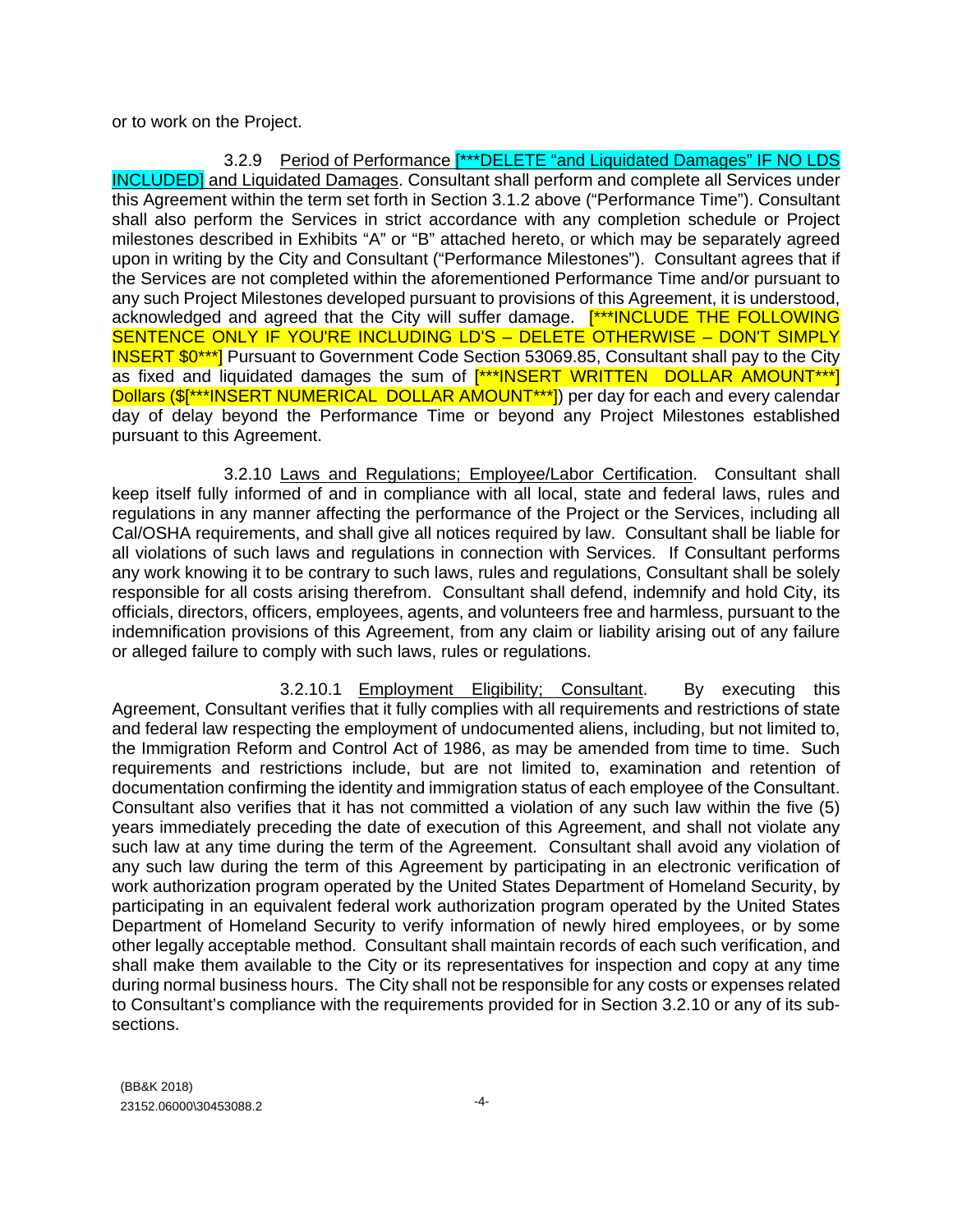3.2.10.2 Employment Eligibility; Subcontractors, Consultants, Subsubcontractors and Subconsultants. To the same extent and under the same conditions as Consultant, Consultant shall require all of its subcontractors, consultants, sub-subcontractors and subconsultants performing any work relating to the Project or this Agreement to make the same verifications and comply with all requirements and restrictions provided for in Section 3.2.10.1.

3.2.10.3 Employment Eligibility; Failure to Comply. Each person executing this Agreement on behalf of Consultant verifies that they are a duly authorized officer of Consultant, and understands that any of the following shall be grounds for the City to terminate the Agreement for cause: (1) failure of Consultant or its subcontractors, consultants, subsubcontractors or subconsultants to meet any of the requirements provided for in Sections 3.2.10.1 or 3.2.10.2; (2) any misrepresentation or material omission concerning compliance with such requirements (including in those verifications provided to the Consultant under Section 3.2.10.2); or (3) failure to immediately remove from the Project any person found not to be in compliance with such requirements.

3.2.10.4 Equal Opportunity Employment. Consultant represents that it is an equal opportunity employer and it shall not discriminate against any subconsultant, employee or applicant for employment because of race, religion, color, national origin, handicap, ancestry, sex or age. Such non-discrimination shall include, but not be limited to, all activities related to initial employment, upgrading, demotion, transfer, recruitment or recruitment advertising, layoff or termination. Consultant shall also comply with all relevant provisions of City's Minority Business Enterprise program, Affirmative Action Plan or other related programs or guidelines currently in effect or hereinafter enacted.

3.2.10.5 Air Quality. To the extent applicable, Consultant must fully comply with all applicable laws, rules and regulations in furnishing or using equipment and/or providing services, including, but not limited to, emissions limits and permitting requirements imposed by the South Coast Air Quality Management District (SCAQMD) and/or California Air Resources Board (CARB). Although the SCAQMD and CARB limits and requirements are more broad, Consultant shall specifically be aware of their application to "portable equipment", which definition is considered by SCAQMD and CARB to include any item of equipment with a fuelpowered engine. Consultant shall indemnify City against any fines or penalties imposed by SCAQMD, CARB, or any other governmental or regulatory agency for violations of applicable laws, rules and/or regulations by Consultant, its sub-consultants, or others for whom Consultant is responsible under its indemnity obligations provided for in this Agreement.

3.2.10.6 Safety. Consultant shall execute and maintain its work so as to avoid injury or damage to any person or property. In carrying out its Services, the Consultant shall at all times be in compliance with all applicable local, state and federal laws, rules and regulations, and shall exercise all necessary precautions for the safety of employees appropriate to the nature of the work and the conditions under which the work is to be performed. Safety precautions, where applicable, shall include, but shall not be limited to: (A) adequate life protection and lifesaving equipment and procedures; (B) instructions in accident prevention for all employees and subconsultants, such as safe walkways, scaffolds, fall protection ladders, bridges, gang planks, confined space procedures, trenching and shoring, equipment and other safety devices, equipment and wearing apparel as are necessary or lawfully required to prevent accidents or injuries; and (C) adequate facilities for the proper inspection and maintenance of all safety measures.

(BB&K 2018)  $23152.06000\backslash 30453088.2$   $-5$ -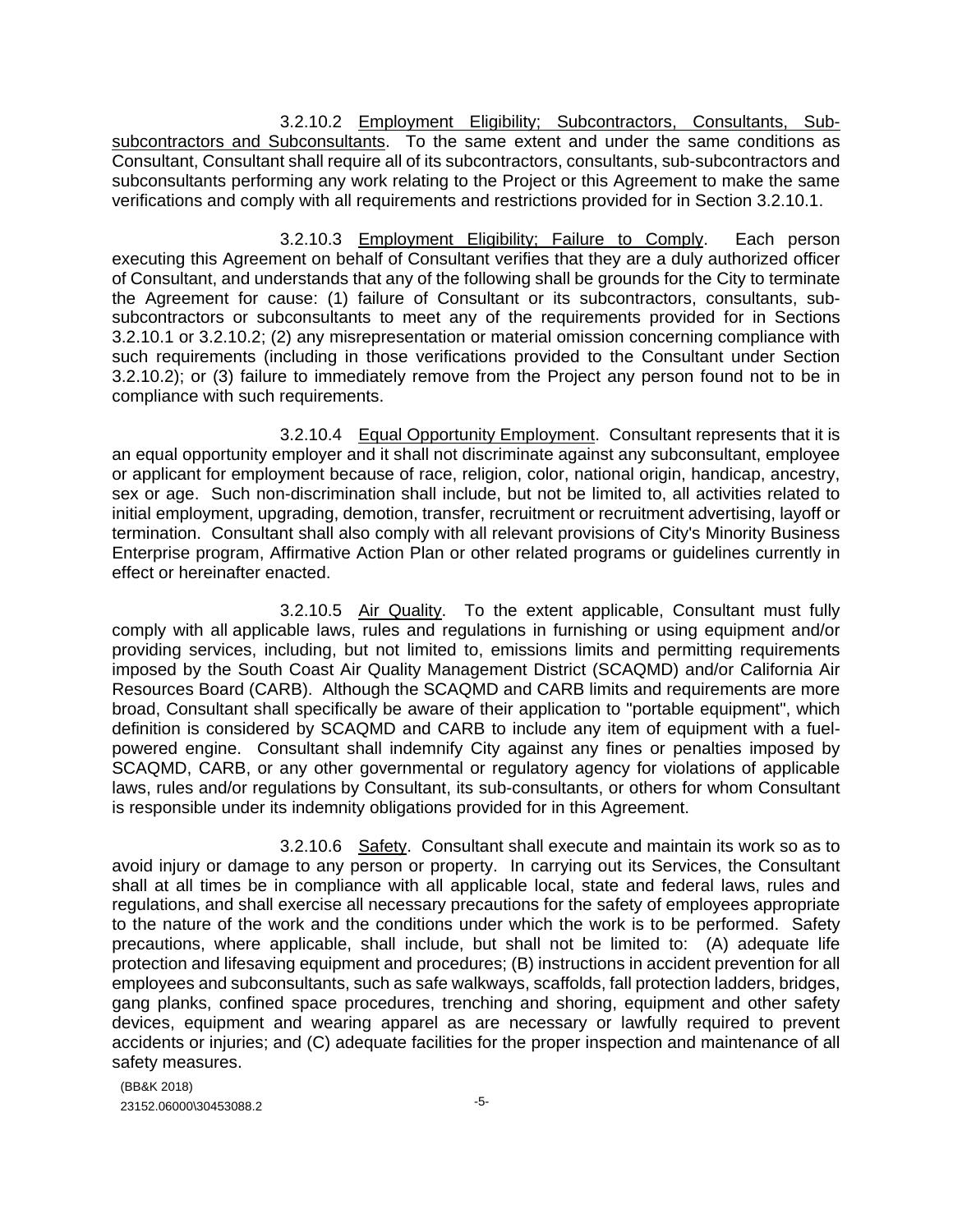# 3.2.11 Insurance. [\*\*\*CITY RISK MANAGER TO REVIEW PRIOR TO EACH

#### USE\*\*\*]

Time for Compliance. Consultant shall not commence Work under this Agreement until it has provided evidence satisfactory to the City that it has secured all insurance required under this Section. In addition, Consultant shall not allow any subconsultant to commence work on any subcontract until it has provided evidence satisfactory to the City that the subconsultant has secured all insurance required under this Section.

3.2.11.2 Minimum Requirements. Consultant shall, at its expense, procure and maintain for the duration of the Agreement insurance against claims for injuries to persons or damages to property which may arise from or in connection with the performance of the Agreement by the Consultant, its agents, representatives, employees or subconsultants. Consultant shall also require all of its subconsultants to procure and maintain the same insurance for the duration of the Agreement. Such insurance shall meet at least the following minimum levels of coverage:

(A) Minimum Scope of Insurance. Coverage shall be at least as broad as the latest version of the following: (1) *General Liability*: Insurance Services Office Commercial General Liability coverage (occurrence form CG 0001); (2) *Automobile Liability*: Insurance Services Office Business Auto Coverage form number CA 0001, code 1 (any auto); and (3) *Workers' Compensation and Employer's Liability*: Workers' Compensation insurance as required by the State of California and Employer's Liability Insurance. The policy shall not contain any exclusion contrary to the Agreement, including but not limited to endorsements or provisions limiting coverage for (1) contractual liability (including but not limited to ISO CG 24 26 or 21 29); or (2) cross liability for claims or suits by one insured against another.

(B) Minimum Limits of Insurance. Consultant shall maintain limits no less than: (1) *General Liability:* [\*\*\*INSERT AMOUNT - TYPICALLY \$1,000,000 MINIMUM; HOWEVER, AMOUNT OF INSURANCE REQUIRED DEPENDS UPON NATURE OF CONTRACT AND RISK TO CITY. PLEASE CONTACT RISK MANAGEMENT TO CONFIRM AMOUNT<sup>\*\*\*</sup>] per occurrence for bodily injury, personal injury and property damage. If Commercial General Liability Insurance or other form with general aggregate limit is used including, but not limited to, form CG 2503, either the general aggregate limit shall apply separately to this Agreement/location or the general aggregate limit shall be twice the required occurrence limit; (2) *Automobile Liability:* [\*\*\*INSERT AMOUNT - TYPICALLY \$1,000,000 MINIMUM; HOWEVER, AMOUNT OF INSURANCE REQUIRED DEPENDS UPON NATURE OF CONTRACT AND RISK TO CITY. PLEASE CONTACT RISK MANAGEMENT TO CONFIRM AMOUNT\*\*\*] per accident for bodily injury and property damage; and (3) *Workers' Compensation and Employer's Liability:* Workers' Compensation limits as required by the Labor Code of the State of California. Employer's Liability limits of [\*\*\*INSERT AMOUNT - TYPICALLY \$1,000,000 MINIMUM; HOWEVER, AMOUNT OF INSURANCE REQUIRED DEPENDS UPON NATURE OF CONTRACT AND RISK TO CITY. PLEASE CONTACT RISK MANAGEMENT TO CONFIRM AMOUNT\*\*\*] per accident for bodily injury or disease. Defense costs shall be paid in addition to the limits.

(C) Notices; Cancellation or Reduction of Coverage. At least fifteen (15) days prior to the expiration of any such policy, evidence showing that such insurance coverage has been renewed or extended shall be filed with the City. If such coverage is cancelled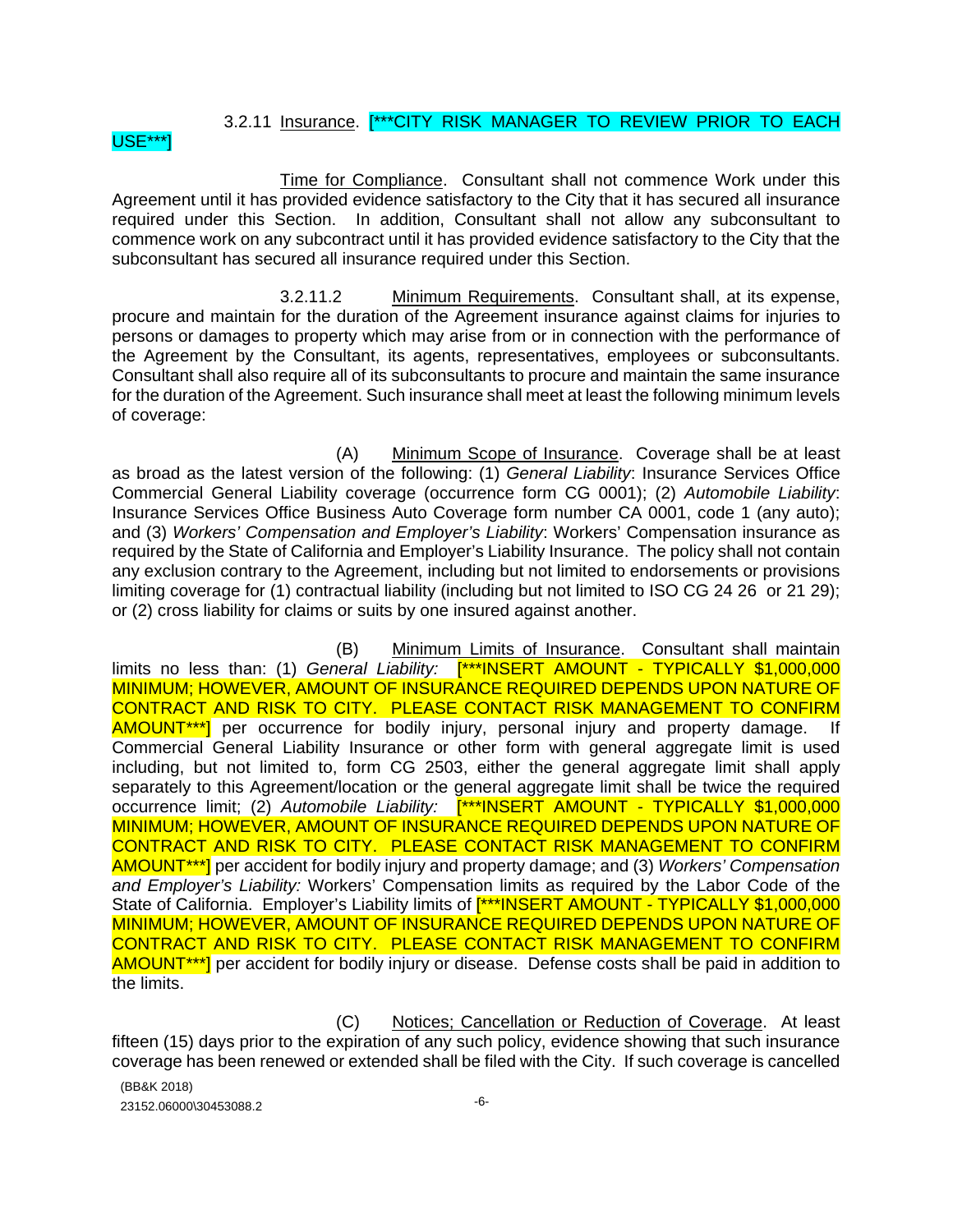or materially reduced, Consultant shall, within ten (10) days after receipt of written notice of such cancellation or reduction of coverage, file with the City evidence of insurance showing that the required insurance has been reinstated or has been provided through another insurance company or companies. In the event any policy of insurance required under this Agreement does not comply with these specifications or is canceled and not replaced, the City has the right but not the duty to obtain the insurance it deems necessary and any premium paid by the City will be promptly reimbursed by Consultant or the City may withhold amounts sufficient to pay premium from Consultant payments. In the alternative, the City may suspend or terminate this Agreement.

3.2.11.3 Professional Liability. [\*\*\*INCLUDE THIS SUB-SECTION ONLY IF APPLICABLE; DELETE OTHERWISE\*\*\*] Consultant shall procure and maintain, and require its sub-consultants to procure and maintain, for a period of five (5) years following completion of the Project, errors and omissions liability insurance appropriate to their profession. Such insurance shall be in an amount not less than [\*\*\*INSERT AMOUNT - TYPICALLY \$1,000,000 MINIMUM; HOWEVER, AMOUNT OF INSURANCE REQUIRED DEPENDS UPON NATURE OF CONTRACT AND RISK TO CITY. PLEASE CONTACT RISK MANAGEMENT TO CONFIRM AMOUNT\*\*\*] per claim, and shall be endorsed to include contractual liability. Defense costs shall be paid in addition to the limits.

3.2.11.4 Insurance Endorsements. The insurance policies shall contain the following provisions, or Consultant shall provide endorsements on forms supplied or approved by the City to add the following provisions to the insurance policies:

(A) General Liability. The general liability policy shall include or be endorsed (amended) to state that: (1) using ISO CG forms 20 10 and 20 37, or endorsements providing the exact same coverage, the City of Colton, its directors, officials, officers, employees, agents, and volunteers shall be covered as additional insured with respect to the Services or ongoing and completed operations performed by or on behalf of the Consultant, including materials, parts or equipment furnished in connection with such work; and (2) using ISO form 20 01, or endorsements providing the exact same coverage, the insurance coverage shall be primary insurance as respects the City, its directors, officials, officers, employees, agents, and volunteers, or if excess, shall stand in an unbroken chain of coverage excess of the Consultant's scheduled underlying coverage. Any excess insurance shall contain a provision that such coverage shall also apply on a primary and noncontributory basis for the benefit of the City, before the City's own primary insurance or self-insurance shall be called upon to protect it as a named insured. Any insurance or self-insurance maintained by the City, its directors, officials, officers, employees, agents, and volunteers shall be excess of the Consultant's insurance and shall not be called upon to contribute with it in any way. Notwithstanding the minimum limits set forth in Section 3.2.11.2(B), any available insurance proceeds in excess of the specified minimum limits of coverage shall be available to the parties required to be named as additional insureds pursuant to this Section 3.2.11.4(A).

(B) Automobile Liability. The automobile liability policy shall include or be endorsed (amended) to state that: (1) the City, its directors, officials, officers, employees, agents, and volunteers shall be covered as additional insureds with respect to the ownership, operation, maintenance, use, loading or unloading of any auto owned, leased, hired or borrowed by the Consultant or for which the Consultant is responsible; and (2) the insurance coverage shall be primary insurance as respects the City, its directors, officials, officers, employees, agents, and volunteers, or if excess, shall stand in an unbroken chain of coverage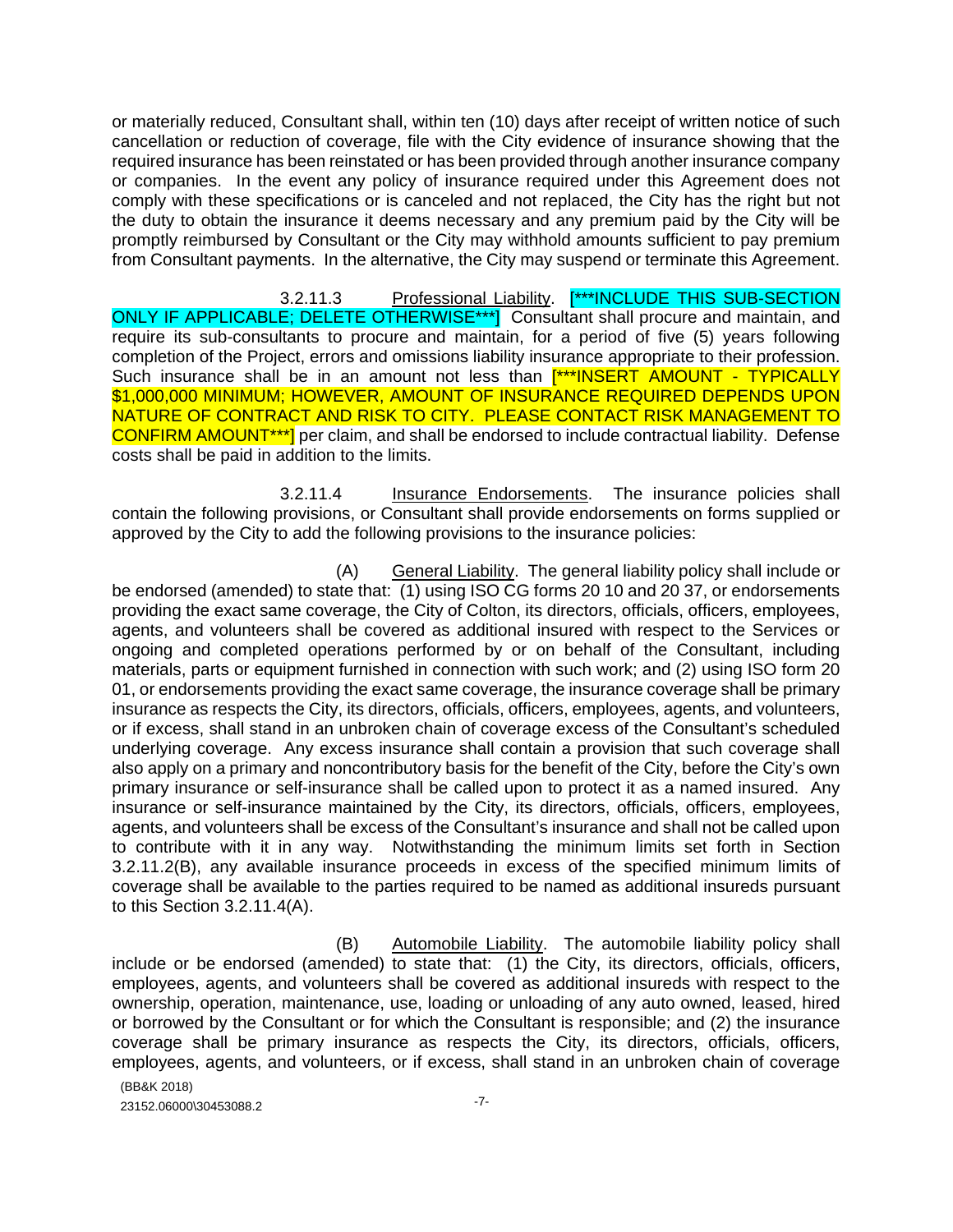excess of the Consultant's scheduled underlying coverage. Any insurance or self-insurance maintained by the City, its directors, officials, officers, employees, agents, and volunteers shall be excess of the Consultant's insurance and shall not be called upon to contribute with it in any way. Notwithstanding the minimum limits set forth in Section 3.2.11.2(B), any available insurance proceeds in excess of the specified minimum limits of coverage shall be available to the parties required to be named as additional insureds pursuant to this Section 3.2.11.4(B).

(C) Workers' Compensation and Employer's Liability Coverage. The insurer shall agree to waive all rights of subrogation against the City, its directors, officials, officers, employees, agents, and volunteers for losses paid under the terms of the insurance policy which arise from work performed by the Consultant.

(D) All Coverages. Each insurance policy required by this Agreement shall be endorsed to state that: (A) coverage shall not be suspended, voided, reduced or canceled except after thirty (30) days (10 days for nonpayment of premium) prior written notice by certified mail, return receipt requested, has been given to the City; and (B) any failure to comply with reporting or other provisions of the policies, including breaches of warranties, shall not affect coverage provided to the City, its directors, officials, officers, employees, agents, and volunteers. Any failure to comply with reporting or other provisions of the policies including breaches of warranties shall not affect coverage provided to the City, its officials, officers, employees, agents and volunteers, or any other additional insureds.

3.2.11.5 Separation of Insureds; No Special Limitations; Waiver of Subrogation. All insurance required by this Section shall contain standard separation of insureds provisions. In addition, such insurance shall not contain any special limitations on the scope of protection afforded to the City, its directors, officials, officers, employees, agents, and volunteers. All policies shall waive any right of subrogation of the insurer against the City, its officials, officers, employees, agents, and volunteers, or any other additional insureds, or shall specifically allow Consultant or others providing insurance evidence in compliance with these specifications to waive their right of recovery prior to a loss. Consultant hereby waives its own right of recovery against City, its officials, officers, employees, agents, and volunteers, or any other additional insureds, and shall require similar written express waivers and insurance clauses from each of its subconsultants.

3.2.11.6 Deductibles and Self-Insurance Retentions. Any deductibles or self-insured retentions must be declared to and approved by the City. Consultant shall guarantee that, at the option of the City, either: (1) the insurer shall reduce or eliminate such deductibles or self-insured retentions as respects the City, its directors, officials, officers, employees, agents, and volunteers; or (2) the Consultant shall procure a bond guaranteeing payment of losses and related investigation costs, claims, and administrative and defense expenses.

3.2.11.7 Subconsultant Insurance Requirements. Consultant shall not allow any subconsultants to commence work on any subcontract relating to the work under the Agreement until they have provided evidence satisfactory to the City that they have secured all insurance required under this Section. If requested by Consultant, the City may approve different scopes or minimum limits of insurance for particular subconsultants. The Consultant and the City shall be named as additional insureds on all subconsultants' policies of Commercial General Liability using ISO form 20 38, or coverage at least as broad.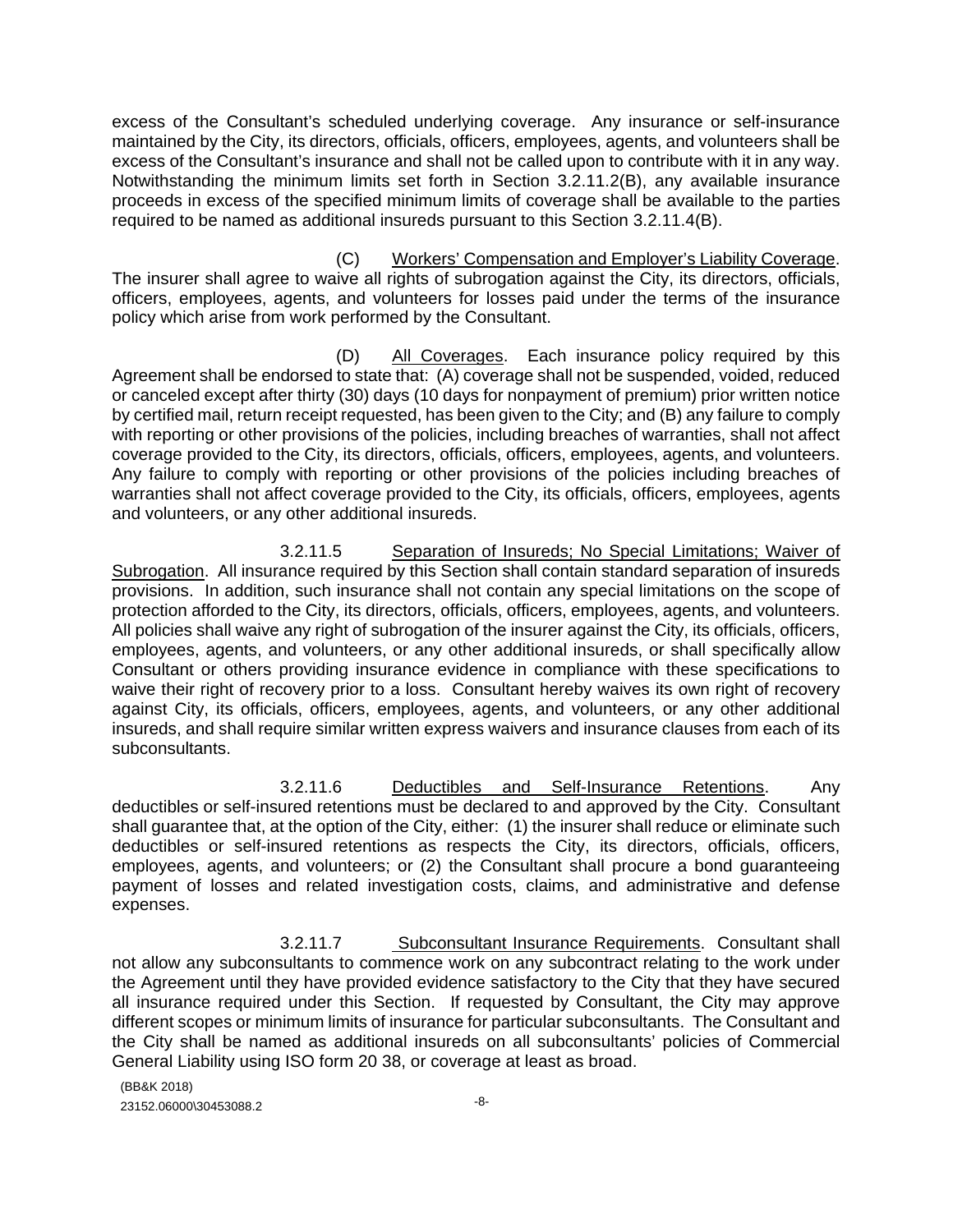3.2.11.8 Acceptability of Insurers. Insurance is to be placed with insurers with a current A.M. Best's rating no less than A:VIII, licensed to do business in California, and satisfactory to the City.

3.2.11.9 Verification of Coverage. Consultant shall furnish City with original certificates of insurance and endorsements effecting coverage required by this Agreement on forms satisfactory to the City. The certificates and endorsements for each insurance policy shall be signed by a person authorized by that insurer to bind coverage on its behalf, and shall be on forms provided by the City if requested. All certificates and endorsements must be received and approved by the City before work commences. The City reserves the right to require complete, certified copies of all required insurance policies, at any time.

3.2.11.10 Reporting of Claims. Consultant shall report to the City, in addition to Consultant's insurer, any and all insurance claims submitted by Consultant in connection with the Services under this Agreement.

#### 3.2.12 Water Quality Management and Compliance.

3.2.12.1 Storm Water Management. Storm, surface, nuisance, or other waters may be encountered at various times during the Services. Consultant hereby acknowledges that it has investigated the risk arising from such waters, and assumes any and all risks and liabilities arising therefrom.

3.2.12.2 Compliance with Water Quality Laws, Ordinances and Regulations. Consultant shall keep itself and all subcontractors, staff, and employees fully informed of and in compliance with all local, state and federal laws, rules and regulations that may impact, or be implicated by the performance of the Services including, without limitation, all applicable provisions of the City's ordinances regulating water quality and storm water; the Federal Water Pollution Control Act (33 U.S.C. § 1251, *et seq.*); the California Porter-Cologne Water Quality Control Act (Water Code § 13000 *et seq*.); and any and all regulations, policies, or permits issued pursuant to any such authority. Consultant must additionally comply with the lawful requirements of the City, and any other municipality, drainage district, or other local agency with jurisdiction over the location where the Services are to be conducted, regulating water quality and storm water discharges.

3.2.12.3 Standard of Care. Consultant warrants that all employees and subcontractors shall have sufficient skill and experience to perform the work assigned to them without impacting water quality in violation of the laws, regulations and policies described in Section 3.2.12.2 of this Agreement. Consultant further warrants that it, its employees and subcontractors have or will receive adequate training, as determined by the City, regarding these requirements as they may relate to the Services.

#### 3.2.12.4 Liability for Non-compliance.

(A) Indemnity: Failure to comply with laws, regulations, and ordinances listed in Section 3.2.14.2 of this Agreement is a violation of federal and state law. Notwithstanding any other indemnity contained in this Agreement, Consultant agrees to indemnify and hold harmless the City, its officials, officers, agents, employees and authorized volunteers from and against any and all claims, demands, losses or liabilities of any kind or nature which the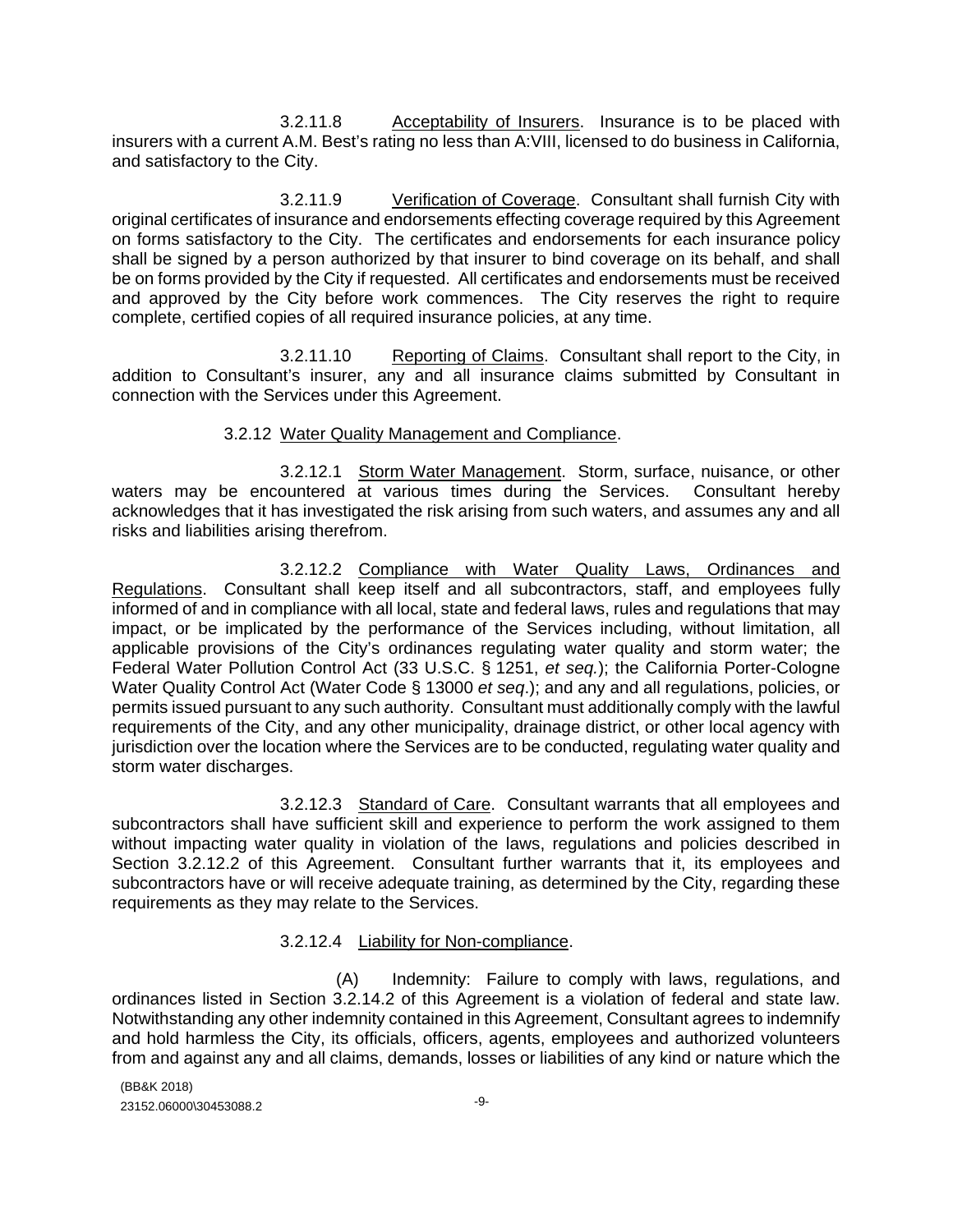City, its officials, officers, agents, employees and authorized volunteers may sustain or incur for noncompliance with the laws, regulations, and ordinances listed above, arising out of or in connection with the Services, except for liability resulting from the sole established negligence, willful misconduct or active negligence of the City, its officials, officers, agents, employees or authorized volunteers.

(B) Defense: City reserves the right to defend any enforcement action or civil action brought against the City for Consultant's failure to comply with any applicable water quality law, regulation, or policy. Consultant hereby agrees to be bound by, and to reimburse the City for the costs associated with, any settlement reached between the City and the relevant enforcement entity.

(C) Damages: City may seek damages from Consultant for delay in completing the Services caused by Consultant's failure to comply with the laws, regulations and policies described in Section 3.2.12.2 of this Agreement, or any other relevant water quality law, regulation, or policy.

## **3.3 Fees and Payments.**

3.3.1 Compensation. Consultant shall receive compensation, including authorized reimbursements, for all Services rendered under this Agreement at the rates set forth in Exhibit "C" attached hereto and incorporated herein by reference. The total compensation shall not exceed **[\*\*\*INSERT AMOUNT WRITTEN OUT\*\*\*]** (\$**[\*\*\*INSERT NUMBER\*\*\*]**) without written approval of the City Council or City Manager as applicable. Extra Work may be authorized, as described below, and if authorized, will be compensated at the rates and manner set forth in this Agreement.

3.3.2 Payment of Compensation. Consultant shall submit to City a monthly invoice which indicates work completed and hours of Services rendered by Consultant. The invoice shall describe the amount of Services provided since the initial commencement date, or since the start of the subsequent billing periods, as appropriate, through the date of the invoice. City shall, within 30 days of receiving such invoice, review the invoice and pay all non-disputed and approved charges thereon. If the City disputes any of Consultant's fees, the City shall give written notice to Consultant within thirty (30) days of receipt of an invoice of any disputed fees set forth therein.

3.3.3 Reimbursement for Expenses. Consultant shall not be reimbursed for any expenses unless authorized in writing by City, or included in Exhibit "C" of this Agreement.

3.3.4 Extra Work. At any time during the term of this Agreement, City may request that Consultant perform Extra Work. As used herein, "Extra Work" means any work which is determined by City to be necessary for the proper completion of the Project, but which the Parties did not reasonably anticipate would be necessary at the execution of this Agreement. Consultant shall not perform, nor be compensated for, Extra Work without written authorization from the City.

3.3.5 Rate Increases. In the event that this Agreement is renewed pursuant to Section 3.1.2, the rate set forth in Exhibit "C" may be adjusted each year at the time of renewal as set forth in Exhibit "C."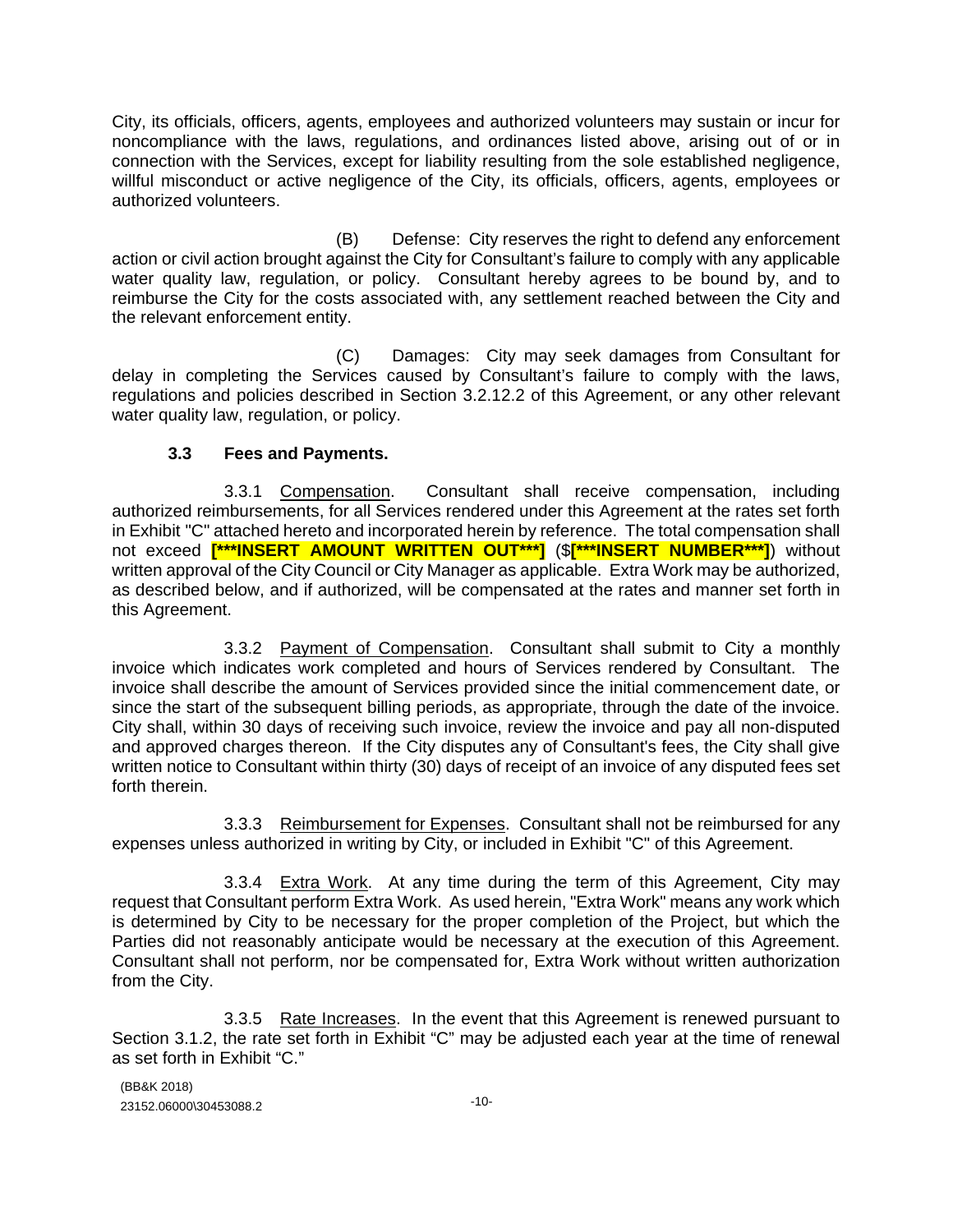### **3.4 Labor Code Requirements.**

3.4.1 Prevailing Wages. Consultant is aware of the requirements of California Labor Code Section 1720, et seq., and 1770, et seq., as well as California Code of Regulations, Title 8, Section 16000, et seq., ("Prevailing Wage Laws"), which require the payment of prevailing wage rates and the performance of other requirements on "public works" and "maintenance" projects. If the Services are being performed as part of an applicable "public works" or "maintenance" project, as defined by the Prevailing Wage Laws, and if the total compensation is \$1,000 or more, Consultant agrees to fully comply with such Prevailing Wage Laws. City shall provide Consultant with a copy of the prevailing rates of per diem wages in effect at the commencement of this Agreement. Consultant shall make copies of the prevailing rates of per diem wages for each craft, classification or type of worker needed to execute the Services available to interested parties upon request, and shall post copies at the Consultant's principal place of business and at the project site. It is the intent of the parties to effectuate the requirements of sections 1771, 1774, 1775, 1776, 1777.5, 1813, and 1815 of the Labor Code within this Agreement, and Consultant shall therefore comply with such Labor Code sections to the fullest extent required by law. Consultant shall defend, indemnify and hold the City, its officials, officers, employees, agents, and volunteers free and harmless from any claim or liability arising out of any failure or alleged failure to comply with the Prevailing Wage Laws.

3.4.2 Registration/DIR Compliance. If the Services are being performed on a public works project of over \$25,000 when the project is for construction, alteration, demolition, installation, or repair work, or a public works project of over \$15,000 when the project is for maintenance work, in addition to the foregoing, then pursuant to Labor Code sections 1725.5 and 1771.1, the Consultant and all subconsultants must be registered with the Department of Industrial Relations ("DIR"). Consultant shall maintain registration for the duration of the project and require the same of any subconsultants. This project may also be subject to compliance monitoring and enforcement by the DIR. It shall be Consultant's sole responsibility to comply with all applicable registration and labor compliance requirements, including the submission of payroll records directly to the DIR. Any stop orders issued by the Department of Industrial Relations against Consultant or any subconsultant that affect Consultant's performance of services, including any delay, shall be Consultant's sole responsibility. Any delay arising out of or resulting from such stop orders shall be considered Consultant caused delay and shall not be compensable by the City. Consultant shall defend, indemnify and hold the City, its officials, officers, employees and agents free and harmless from any claim or liability arising out of stop orders issued by the Department of Industrial Relations against Consultant or any subconsultant.

3.4.3 Labor Certification. By its signature hereunder, Consultant certifies that it is aware of the provisions of Section 3700 of the California Labor Code which require every employer to be insured against liability for Worker's Compensation or to undertake self-insurance in accordance with the provisions of that Code, and agrees to comply with such provisions before commencing the performance of the Services.

### **3.5 Accounting Records.**

3.5.1 Maintenance and Inspection. Consultant shall maintain complete and accurate records with respect to all costs and expenses incurred under this Agreement. All such records shall be clearly identifiable. Consultant shall allow a representative of City during normal business hours to examine, audit, and make transcripts or copies of such records and any other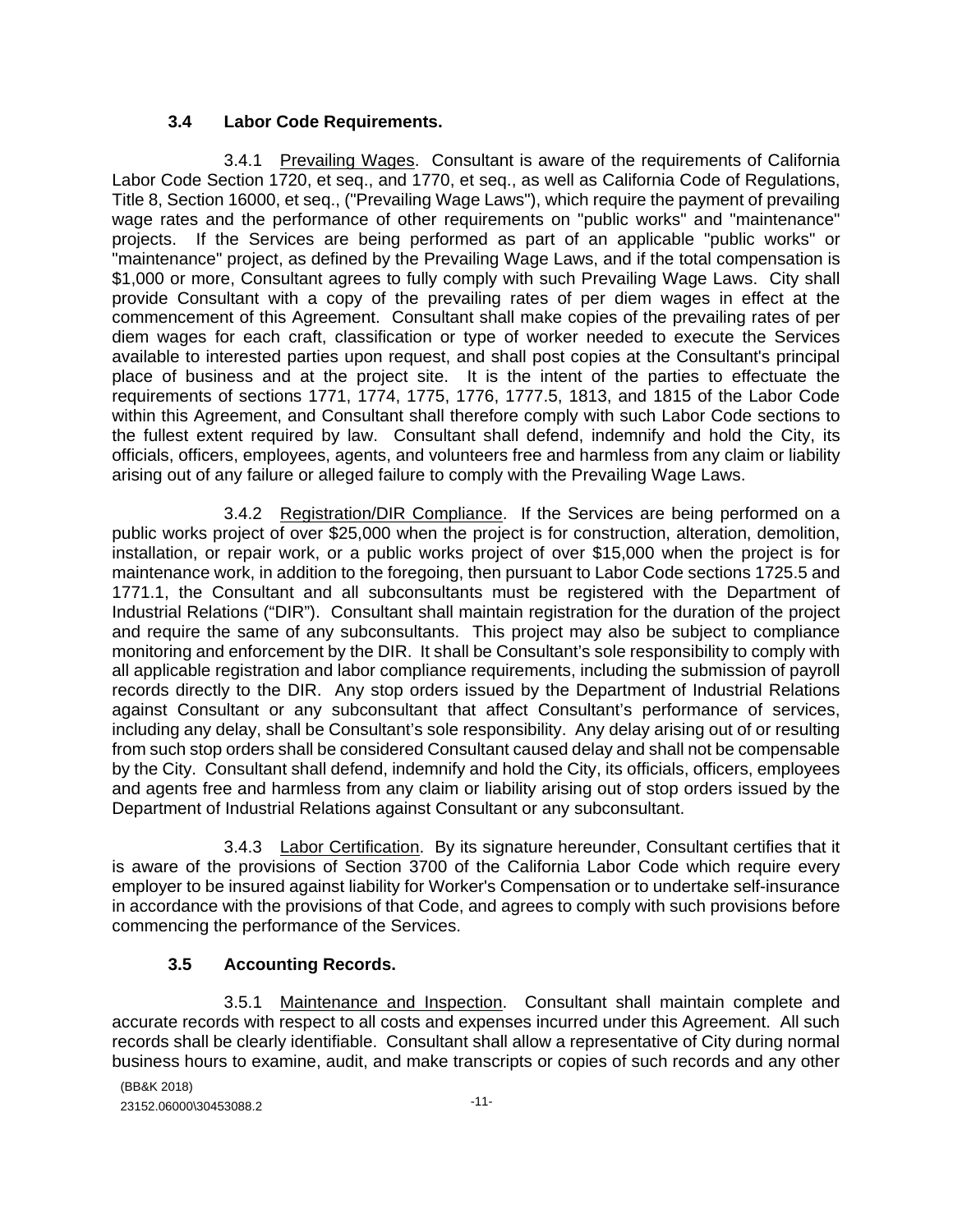documents created pursuant to this Agreement. Consultant shall allow inspection of all work, data, documents, proceedings, and activities related to the Agreement for a period of three (3) years from the date of final payment under this Agreement.

### **3.6 General Provisions.**

### 3.6.1 Termination of Agreement.

3.6.1.1 Grounds for Termination. City may, by written notice to Consultant, terminate the whole or any part of this Agreement at any time and without cause by giving written notice to Consultant of such termination, and specifying the effective date thereof, at least seven (7) days before the effective date of such termination. Upon termination, Consultant shall be compensated only for those services which have been adequately rendered to City, and Consultant shall be entitled to no further compensation. Consultant may not terminate this Agreement except for cause.

3.6.1.2 Effect of Termination. If this Agreement is terminated as provided herein, City may require Consultant to provide all finished or unfinished Documents and Data and other information of any kind prepared by Consultant in connection with the performance of Services under this Agreement. Consultant shall be required to provide such document and other information within fifteen (15) days of the request.

3.6.1.3 Additional Services. In the event this Agreement is terminated in whole or in part as provided herein, City may procure, upon such terms and in such manner as it may determine appropriate, services similar to those terminated.

3.6.2 Delivery of Notices. All notices permitted or required under this Agreement shall be given to the respective parties at the following address, or at such other address as the respective parties may provide in writing for this purpose:

| Consultant: | <b>[INSERT BUSINESS NAME]</b><br><b>[INSERT STREET ADDRESS]</b><br><b>[INSERT CITY STATE ZIP]</b><br>ATTN: <b>[INSERT NAME AND TITLE]</b> |
|-------------|-------------------------------------------------------------------------------------------------------------------------------------------|
| City:       | City of Colton<br>650 North La Cadena Drive<br><b>Colton, CA 92324</b><br>ATTN: <b>[INSERT NAME AND TITLE]</b>                            |

Such notice shall be deemed made when personally delivered or when mailed, forty-eight (48) hours after deposit in the U.S. Mail, first class postage prepaid and addressed to the party at its applicable address. Actual notice shall be deemed adequate notice on the date actual notice occurred, regardless of the method of service.

### 3.6.3 Ownership of Materials and Confidentiality.

3.6.3.1 Documents & Data; Licensing of Intellectual Property. This Agreement creates a non-exclusive and perpetual license for City to copy, use, modify, reuse, or

(BB&K 2018) 23152.06000\30453088.2 -12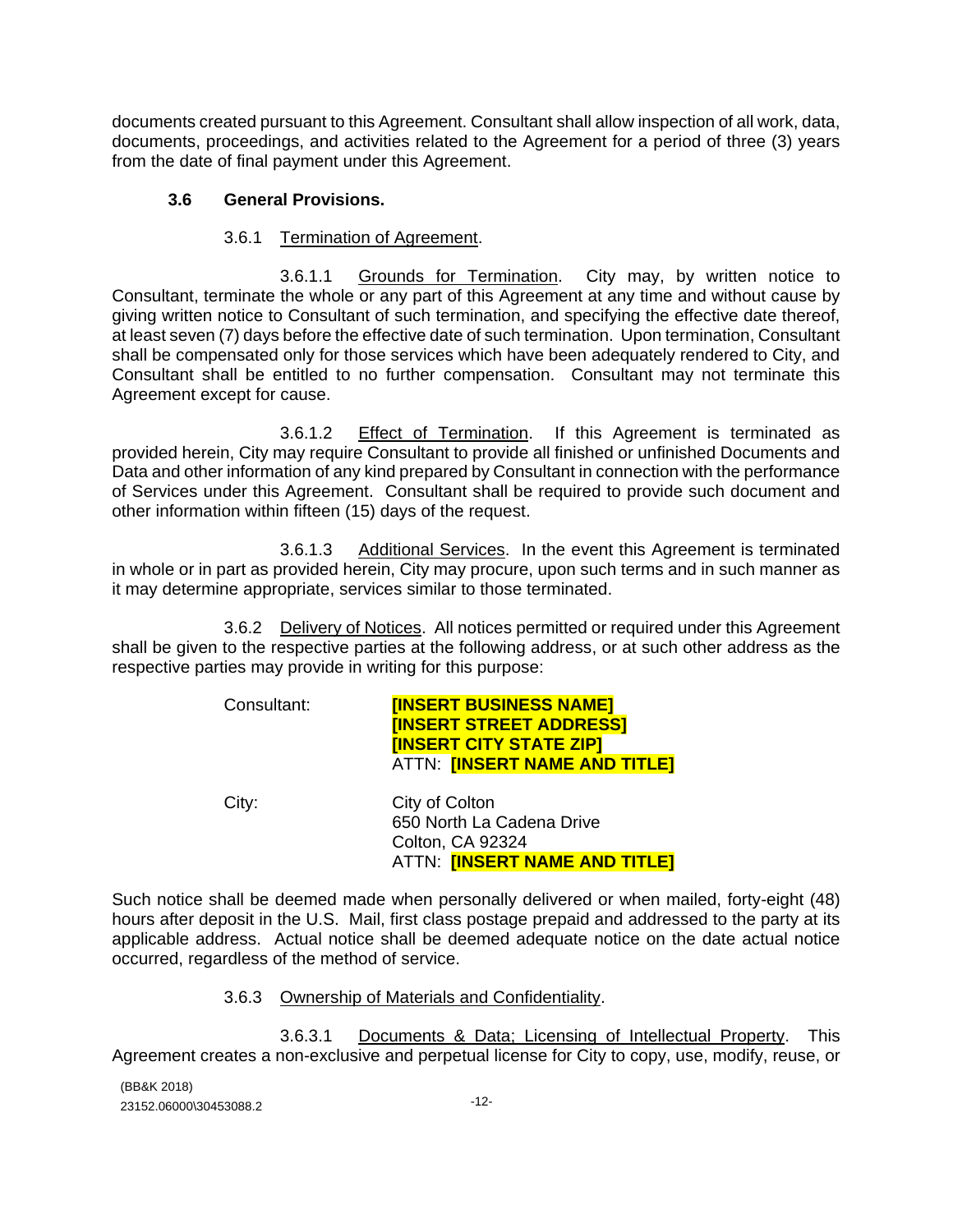sublicense any and all copyrights, designs, and other intellectual property embodied in plans, specifications, studies, drawings, estimates, and other documents or works of authorship fixed in any tangible medium of expression, including but not limited to, physical drawings or data magnetically or otherwise recorded on computer diskettes, which are prepared or caused to be prepared by Consultant under this Agreement ("Documents & Data"). All Documents & Data shall be and remain the property of City, and shall not be used in whole or in substantial part by Consultant on other projects without the City's express written permission. Within thirty (30) days following the completion, suspension, abandonment or termination of this Agreement, Consultant shall provide to City reproducible copies of all Documents & Data, in a form and amount required by City. City reserves the right to select the method of document reproduction and to establish where the reproduction will be accomplished. The reproduction expense shall be borne by City at the actual cost of duplication. In the event of a dispute regarding the amount of compensation to which the Consultant is entitled under the termination provisions of this Agreement, Consultant shall provide all Documents & Data to City upon payment of the undisputed amount. Consultant shall have no right to retain or fail to provide to City any such documents pending resolution of the dispute. In addition, Consultant shall retain copies of all Documents & Data on file for a minimum of fifteen (15) years following completion of the Project, and shall make copies available to City upon the payment of actual reasonable duplication costs. Before destroying the Documents & Data following this retention period, Consultant shall make a reasonable effort to notify City and provide City with the opportunity to obtain the documents.

3.6.3.2 Subconsultants. Consultant shall require all subconsultants to agree in writing that City is granted a non-exclusive and perpetual license for any Documents & Data the subconsultant prepares under this Agreement. Consultant represents and warrants that Consultant has the legal right to license any and all Documents & Data. Consultant makes no such representation and warranty in regard to Documents & Data which were prepared by design professionals other than Consultant or its subconsultants, or those provided to Consultant by the City.

3.6.3.3 Right to Use. City shall not be limited in any way in its use or reuse of the Documents and Data or any part of them at any time for purposes of this Project or another project, provided that any such use not within the purposes intended by this Agreement or on a project other than this Project without employing the services of Consultant shall be at City's sole risk. If City uses or reuses the Documents & Data on any project other than this Project, it shall remove the Consultant's seal from the Documents & Data and indemnify and hold harmless Consultant and its officers, directors, agents and employees from claims arising out of the negligent use or re-use of the Documents & Data on such other project. Consultant shall be responsible and liable for its Documents & Data, pursuant to the terms of this Agreement, only with respect to the condition of the Documents & Data at the time they are provided to the City upon completion, suspension, abandonment or termination. Consultant shall not be responsible or liable for any revisions to the Documents & Data made by any party other than Consultant, a party for whom the Consultant is legally responsible or liable, or anyone approved by the Consultant.

3.6.3.4 Indemnification. Consultant shall defend, indemnify and hold the City, its directors, officials, officers, employees, volunteers and agents free and harmless, pursuant to the indemnification provisions of this Agreement, for any alleged infringement of any patent, copyright, trade secret, trade name, trademark, or any other proprietary right of any person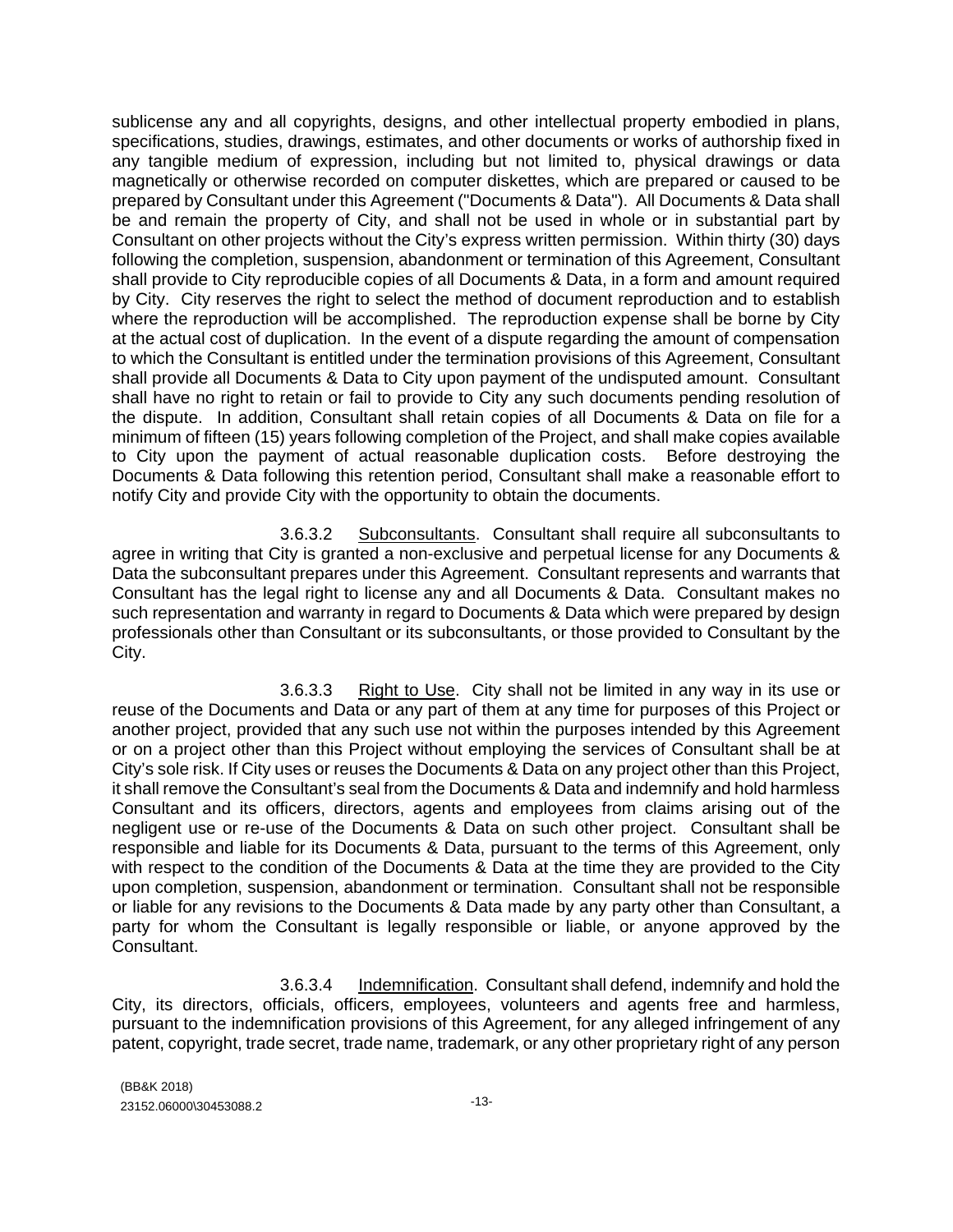or entity in consequence of the use on the Project by City of the Documents & Data, including any method, process, product, or concept specified or depicted.

3.6.3.5 Confidentiality. All ideas, memoranda, specifications, plans, procedures, drawings, descriptions, computer program data, input record data, written information, and other Documents & Data either created by or provided to Consultant in connection with the performance of this Agreement shall be held confidential by Consultant. Such materials shall not, without the prior written consent of City, be used by Consultant for any purposes other than the performance of the Services. Nor shall such materials be disclosed to any person or entity not connected with the performance of the Services or the Project. Nothing furnished to Consultant which is otherwise known to Consultant or is generally known, or has become known, to the related industry shall be deemed confidential. Consultant shall not use City's name or insignia, photographs of the Project, or any publicity pertaining to the Services or the Project in any magazine, trade paper, newspaper, television or radio production or other similar medium without the prior written consent of City.

3.6.3.6 Confidential Information. The City shall refrain from releasing Consultant's proprietary information ("Proprietary Information") unless the City's legal counsel determines that the release of the Proprietary Information is required by the California Public Records Act or other applicable state or federal law, or order of a court of competent jurisdiction, in which case the City shall notify Consultant of its intention to release Proprietary Information. Consultant shall have five (5) working days after receipt of the Release Notice to give City written notice of Consultant's objection to the City's release of Proprietary Information. Consultant shall indemnify, defend and hold harmless the City, and its officers, directors, employees, and agents from and against all liability, loss, cost or expense (including attorney's fees) arising out of a legal action brought to compel the release of Proprietary Information. City shall not release the Proprietary Information after receipt of the Objection Notice unless either: (1) Consultant fails to fully indemnify, defend (with City's choice of legal counsel), and hold City harmless from any legal action brought to compel such release; and/or (2) a final and non-appealable order by a court of competent jurisdiction requires that City release such information.

3.6.4 Cooperation; Further Acts. The Parties shall fully cooperate with one another, and shall take any additional acts or sign any additional documents as may be necessary, appropriate or convenient to attain the purposes of this Agreement.

### 3.6.5 Indemnification.

3.6.5.1 To the fullest extent permitted by law, Consultant shall defend (with counsel of City's choosing), indemnify and hold the City, its officials, officers, employees, volunteers, and agents free and harmless from any and all claims, demands, causes of action, costs, expenses, liability, loss, damage or injury of any kind, in law or equity, to property or persons, including wrongful death, in any manner arising out of, pertaining to, or incident to any acts, errors or omissions, or willful misconduct of Consultant, its officials, officers, employees, subconsultants or agents in connection with the performance of the Consultant's Services, the Project or this Agreement, including without limitation the payment of all damages, expert witness fees and attorney's fees and other related costs and expenses. Consultant's obligation to indemnify shall not be restricted to insurance proceeds, if any, received by Consultant, the City, its officials, officers, employees, agents, or volunteers.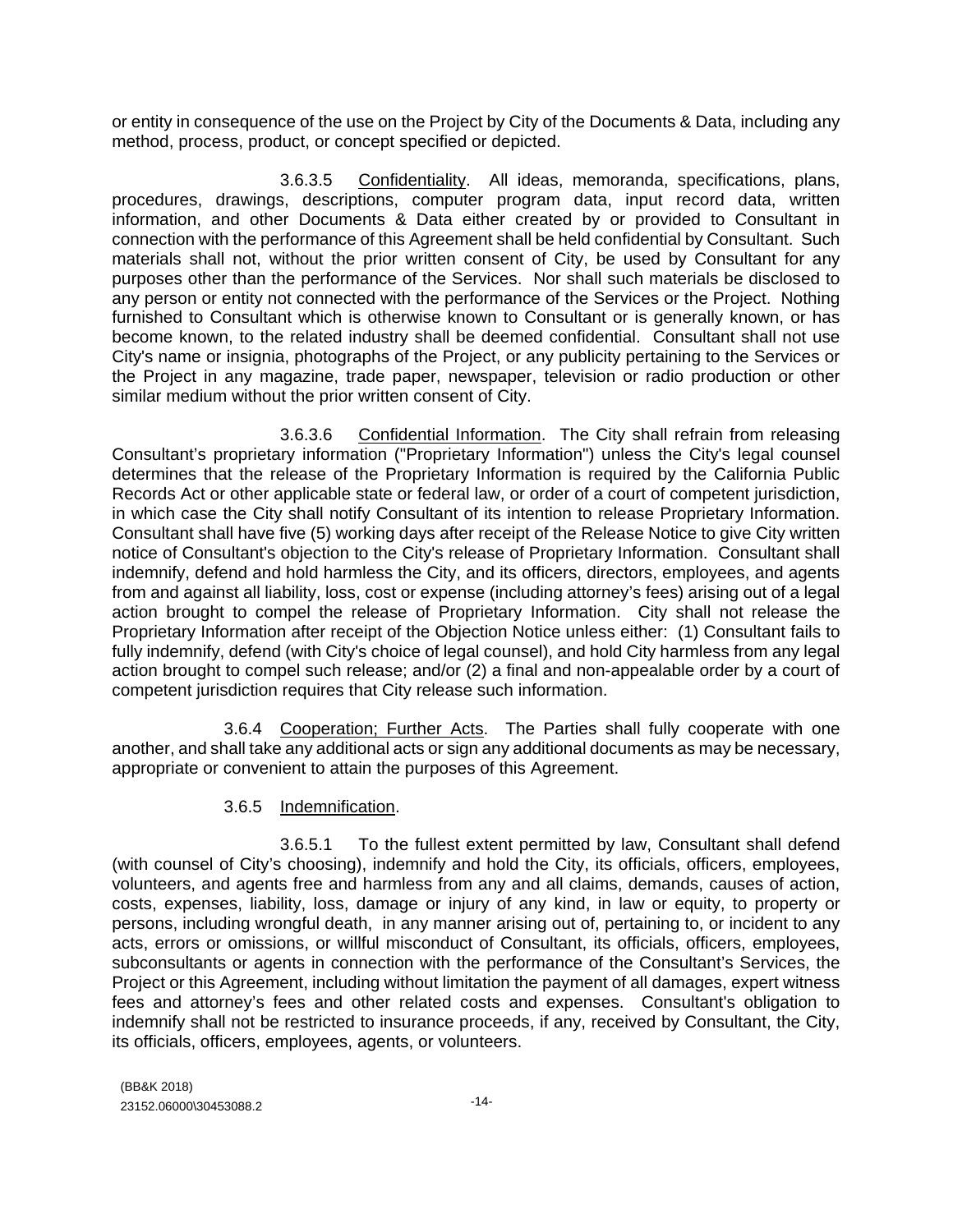3.6.5.2 If Consultant's obligation to defend, indemnify, and/or hold harmless arises out of Consultant's performance as a "design professional" (as that term is defined under Civil Code section 2782.8), then, and only to the extent required by Civil Code section 2782.8, which is fully incorporated herein, Consultant's indemnification obligation shall be limited to claims that arise out of, pertain to, or relate to the negligence, recklessness, or willful misconduct of the Consultant, and, upon Consultant obtaining a final adjudication by a court of competent jurisdiction, Consultant's liability for such claim, including the cost to defend, shall not exceed the Consultant's proportionate percentage of fault.

3.6.6 Entire Agreement. This Agreement contains the entire Agreement of the parties with respect to the subject matter hereof, and supersedes all prior negotiations, understandings or agreements. This Agreement may only be modified by a writing signed by both parties.

3.6.7 Governing Law; Government Code Claim Compliance. This Agreement shall be governed by the laws of the State of California. Venue shall be in San Bernardino County. In addition to any and all contract requirements pertaining to notices of and requests for compensation or payment for extra work, disputed work, claims and/or changed conditions, Consultant must comply with the claim procedures set forth in Government Code sections 900 et seq. prior to filing any lawsuit against the City. Such Government Code claims and any subsequent lawsuit based upon the Government Code claims shall be limited to those matters that remain unresolved after all procedures pertaining to extra work, disputed work, claims, and/or changed conditions have been followed by Consultant. If no such Government Code claim is submitted, or if any prerequisite contractual requirements are not otherwise satisfied as specified herein, Consultant shall be barred from bringing and maintaining a valid lawsuit against the City.

3.6.8 Time of Essence. Time is of the essence for each and every provision of this Agreement.

3.6.9 City's Right to Employ Other Consultants. City reserves right to employ other consultants in connection with this Project.

3.6.10 Successors and Assigns. This Agreement shall be binding on the successors and assigns of the parties.

3.6.11 Assignment or Transfer; Colton Utility Authority. Consultant shall not assign, hypothecate, or transfer, either directly or by operation of law, this Agreement or any interest herein without the prior written consent of the City. Any attempt to do so shall be null and void, and any assignees, hypothecates or transferees shall acquire no right or interest by reason of such attempted assignment, hypothecation or transfer. [\*\*\*INCLUDE THE FOLLOWING 2 SENTENCES ONLY IF AGREEMENT INVOLVES WATER OR WASTEWATER UTILITIES – DELETE OTHERWISE; ALSO DELETE "COLTON UTILITY AUTHORITY FROM TITLE OF SECTION\*\*\*]To the extent that this Agreement is deemed to be a "material contract" under the CUA Management Agreement, Consultant has no right to terminate this Agreement, either with or without cause, based upon the existence or non-existence of the CUA Management Agreement. Therefore, if the CUA Management Agreement expires or terminates for any reason, Consultant shall remain fully obligated to perform under this Agreement on behalf of the CUA or another third party contracted by the CUA for the maintenance, management and operation of the Water Enterprise and/or Wastewater Enterprise.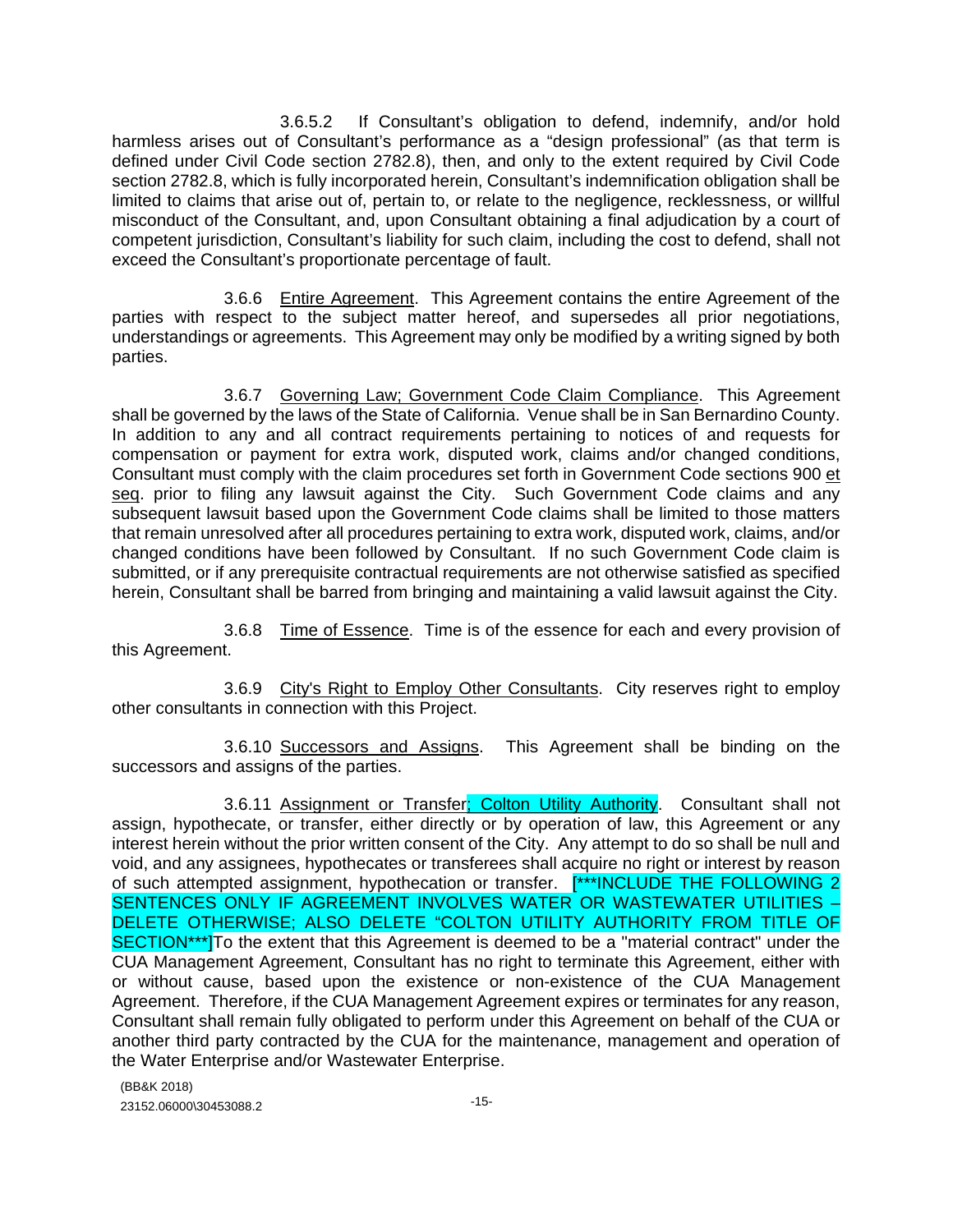3.6.12 Construction; References; Captions. Since the Parties or their agents have participated fully in the preparation of this Agreement, the language of this Agreement shall be construed simply, according to its fair meaning, and not strictly for or against any Party. Any term referencing time, days or period for performance shall be deemed calendar days and not work days. All references to Consultant include all personnel, employees, agents, and subconsultants of Consultant, except as otherwise specified in this Agreement. All references to City include its elected officials, officers, employees, agents, and volunteers except as otherwise specified in this Agreement. The captions of the various articles and paragraphs are for convenience and ease of reference only, and do not define, limit, augment, or describe the scope, content, or intent of this Agreement.

3.6.13 Amendment; Modification. No supplement, modification, or amendment of this Agreement shall be binding unless executed in writing and signed by both Parties.

3.6.14 Waiver. No waiver of any default shall constitute a waiver of any other default or breach, whether of the same or other covenant or condition. No waiver, benefit, privilege, or service voluntarily given or performed by a Party shall give the other Party any contractual rights by custom, estoppel, or otherwise.

3.6.15 No Third-Party Beneficiaries. There are no intended third party beneficiaries of any right or obligation assumed by the Parties.

3.6.16 Invalidity; Severability. If any portion of this Agreement is declared invalid, illegal, or otherwise unenforceable by a court of competent jurisdiction, the remaining provisions shall continue in full force and effect.

3.6.17 Prohibited Interests. Consultant maintains and warrants that it has not employed nor retained any company or person, other than a bona fide employee working solely for Consultant, to solicit or secure this Agreement. Further, Consultant warrants that it has not paid nor has it agreed to pay any company or person, other than a bona fide employee working solely for Consultant, any fee, commission, percentage, brokerage fee, gift or other consideration contingent upon or resulting from the award or making of this Agreement. Consultant further agrees to file, or shall cause its employees or subconsultants to file, a Statement of Economic Interest with the City's Filing Officer as required under state law in the performance of the Services. For breach or violation of this warranty, City shall have the right to rescind this Agreement without liability. For the term of this Agreement, no member, officer or employee of City, during the term of his or her service with City, shall have any direct interest in this Agreement, or obtain any present or anticipated material benefit arising therefrom.

3.6.18 Authority to Enter Agreement. Consultant has all requisite power and authority to conduct its business and to execute, deliver, and perform the Agreement. Each Party warrants that the individuals who have signed this Agreement have the legal power, right, and authority to make this Agreement and bind each respective Party.

3.6.19 Counterparts. This Agreement may be signed in counterparts, each of which shall constitute an original.

#### 3.6.20 Federal Provisions. [\*\*\*INCLUDE THIS SECTION ONLY IF APPLICABLE; DELETE OTHERWISE. IF APPLICABLE, YOU MAY ALSO NEED TO INCLUDE SOME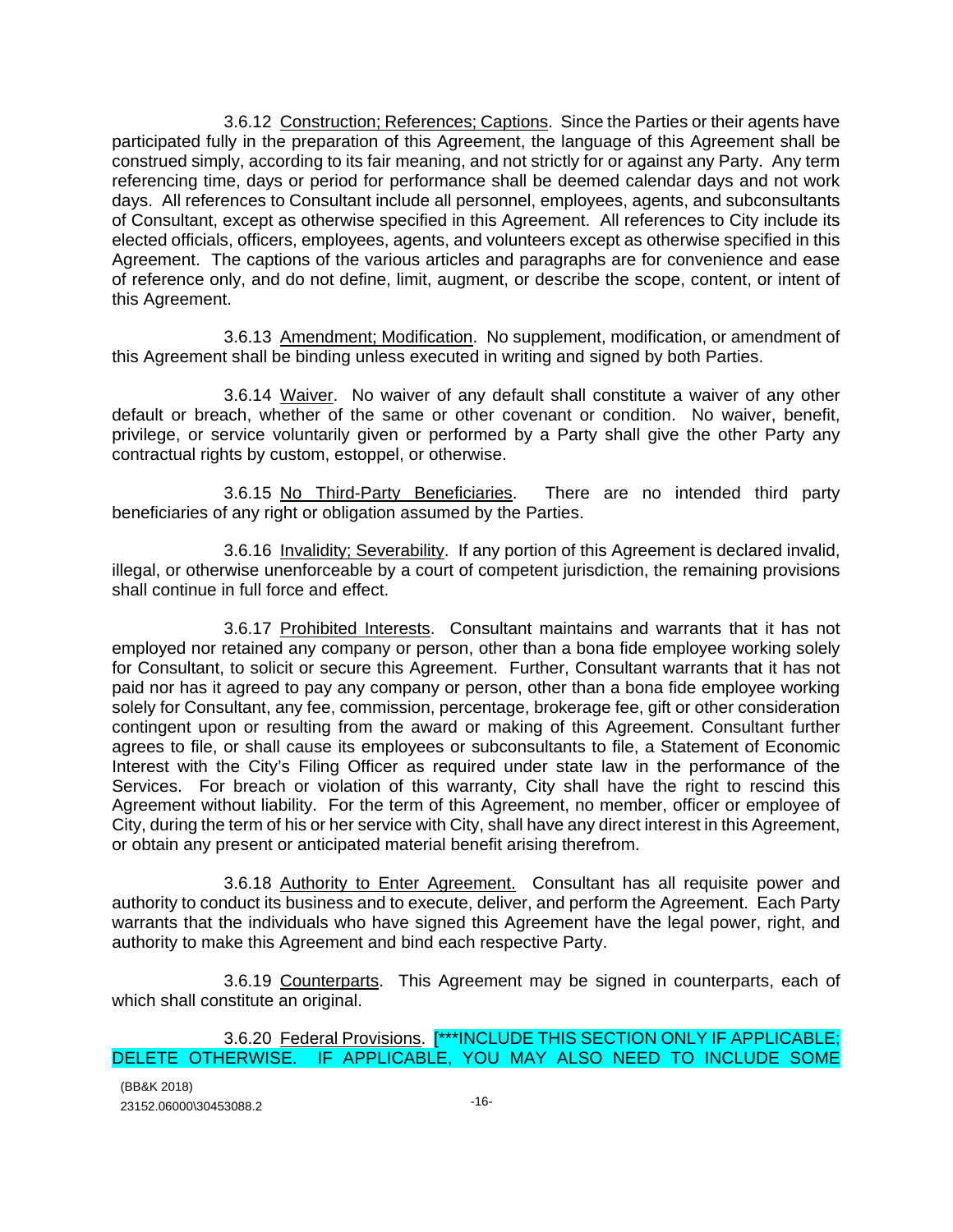INFORMATION IN THE RFP. CONSULT THE CITY ATTORNEY IF NECESSARY\*\*\*] When funding for the Services is provided, in whole or in part, by an agency of the federal government, Consultant shall also fully and adequately comply with the provisions included in Exhibit "A-1" (Federal Requirements) attached hereto and incorporated herein by reference ("Federal Requirements"). With respect to any conflict between such Federal Requirements and the terms of this Agreement and/or the provisions of state law, the more stringent requirement shall control.

## **3.7 Subcontracting.**

3.7.1 Prior Approval Required. Consultant shall not subcontract any portion of the work required by this Agreement, except as expressly stated herein, without prior written approval of City. Subcontracts, if any, shall contain a provision making them subject to all provisions stipulated in this Agreement.

## **[SIGNATURES ON NEXT PAGE]**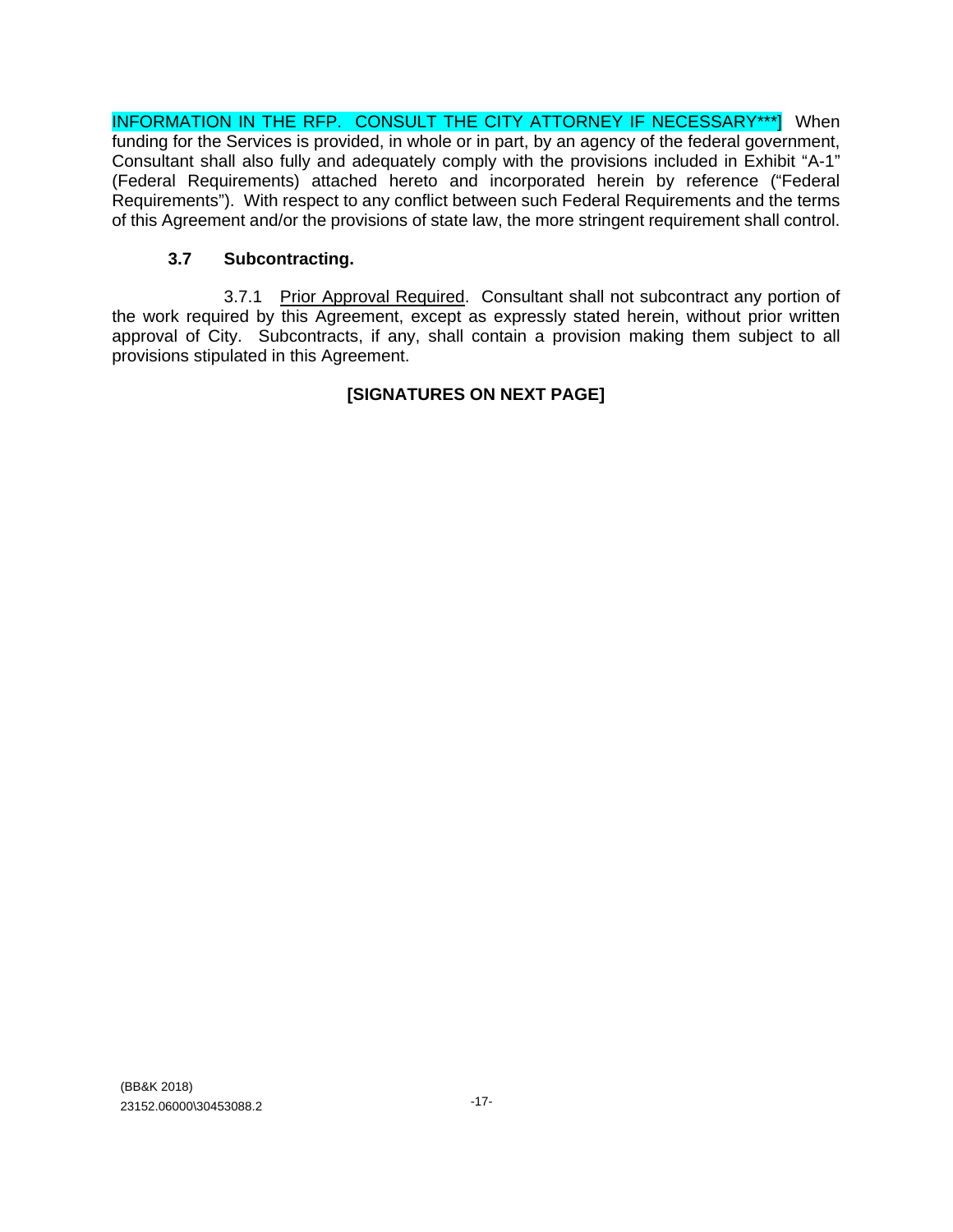### **SIGNATURE PAGE TO**

**PROFESSIONAL SERVICES AGREEMENT BY AND BETWEEN THE CITY OF COLTON AND [\*\*\*INSERT NAME\*\*\*]**

### **CITY OF COLTON [\*INSERT NAME OF CONSULTANT\*] [\*INSERT NAME OF LEGAL ENTITY\*]**

By: \_\_\_\_\_\_\_\_\_\_\_\_\_\_\_\_\_\_\_\_\_\_\_\_\_\_\_\_ By: \_\_\_\_\_\_\_\_\_\_\_\_\_\_\_\_\_\_\_\_\_\_\_\_\_

[\*\*\*INSERT NAME\*\*\*] [\*\*\*INSERT NAME\*\*\*] [\*\*\*INSERT TITLE\*\*\*] [\*\*\*INSERT TITLE\*\*\*]

*Attest:*

\_\_\_\_ By: \_\_\_\_\_\_\_\_\_\_\_\_\_\_\_\_\_\_\_\_\_\_\_\_\_

City Clerk **City Clerk City Clerk City Clerk City Clerk City Clerk City Clerk City** [\*\*\*INSERT TITLE\*\*\*]

[\*\*\*INCLUDE FOLLOWING SIGNATURE BLOCK ONLY IF AGREEMENT INVOLVES WATER OR WASTEWATER UTILITIES – DELETE OTHERWISE \*\*\*] *Recommended for Approval:*

\_\_\_\_\_\_\_\_\_\_\_\_\_\_\_\_\_\_\_\_\_\_\_\_\_ Executive Director **Colton Utility Authority** 

*Approved as to Form:*

\_\_\_\_\_\_\_\_\_\_\_\_\_\_\_\_\_\_\_\_\_\_\_\_\_\_\_\_\_\_ Best Best & Krieger LLP City Attorney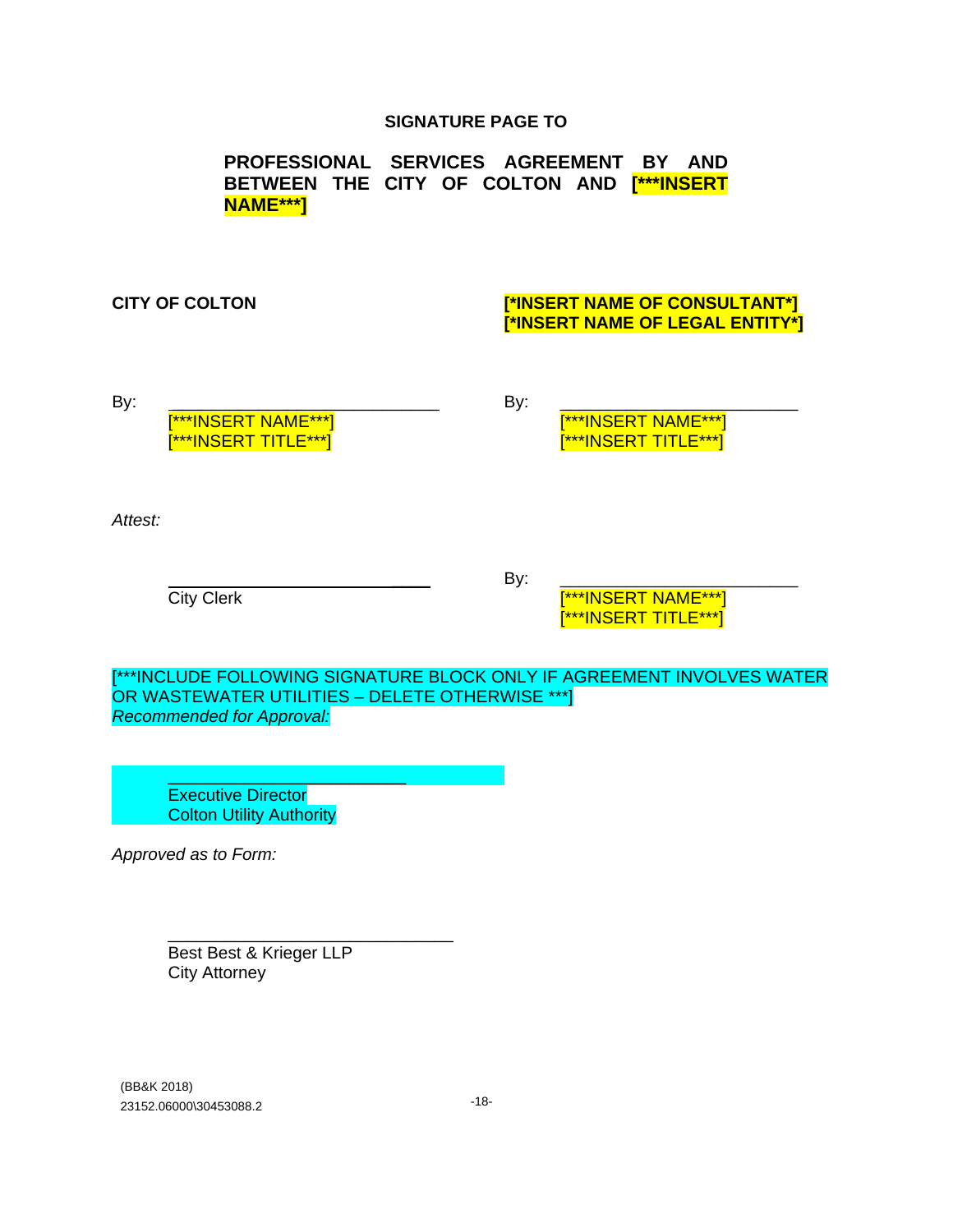[\*\*\*NOTE (READ AND DELETE THIS BLOCK BEFORE USING MODEL): SIGNATURE BLOCKS CAN VARY DEPENDING UPON THE CONSULTANT'S TYPE OF LEGAL ENTITY (E.G. CORPORATION; GENERAL PARTNERSHIP; LIMITED PARTNERSHIP; LIMITED LIABILITY PARTNERSHIP OR COMPANY; OR AN INDIVIDUAL). THIS MODEL CONTAINS A GENERAL FRAMEWORK WHICH WILL WORK FOR MOST CORPORATIONS, INDIVIDUAL (NON-CORPORATE) PARTNERSHIPS AND INDIVIDUAL SOLE PROPRIETORSHIPS. PLEASE REFER TO THE CITY CLERK'S "SIGNATURE REQUIREMENT" MEMO ON THE CITY OF COLTON INFO WEB FOR COMPLETE INFORMATION\*\*\*]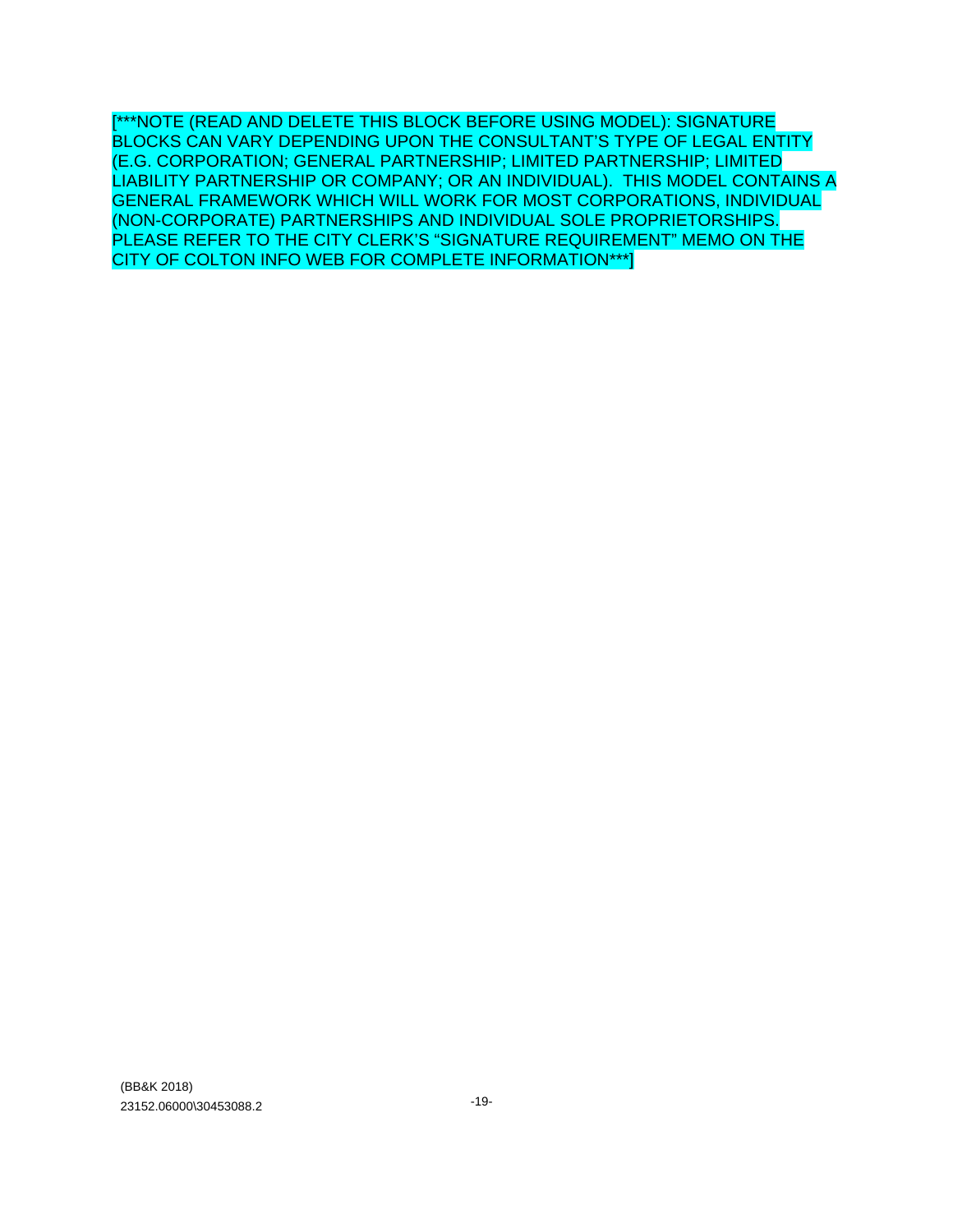**SCOPE OF SERVICES**

**[\*\*\*INSERT SCOPE]**

**EXHIBIT "A"**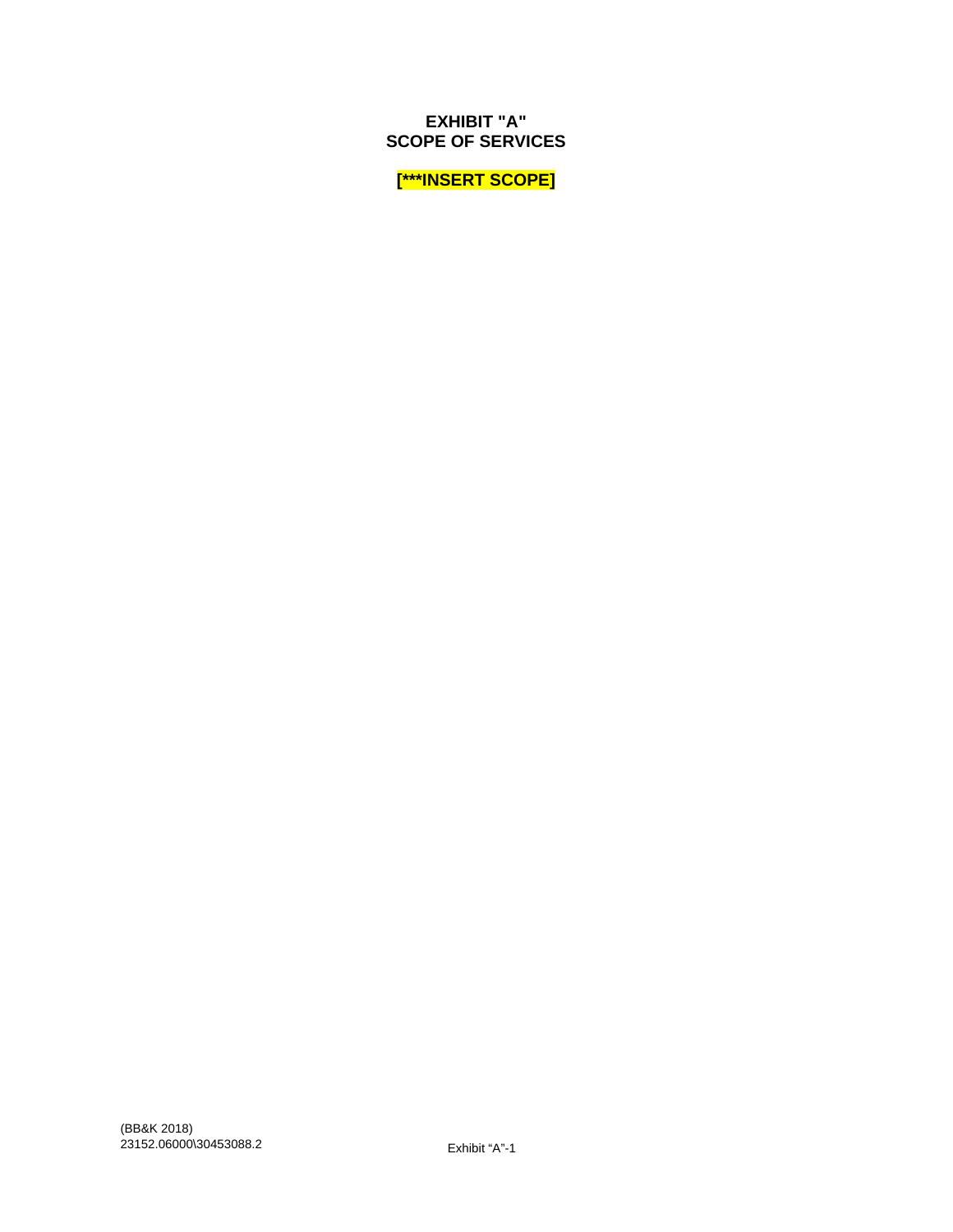#### **EXHIBIT "A-I" FEDERALLY REQUIRED PROVISIONS FOR SERVICES**

#### **[INSERT FEDERALLY REQUIRED PROVISIONS TRIGGERED BY RECEIPT OF FEDERAL FUNDS FOR THE SERVICES; OTHERWISE ALWAYS DELETE ENTIRE EXHIBIT "A-I"]**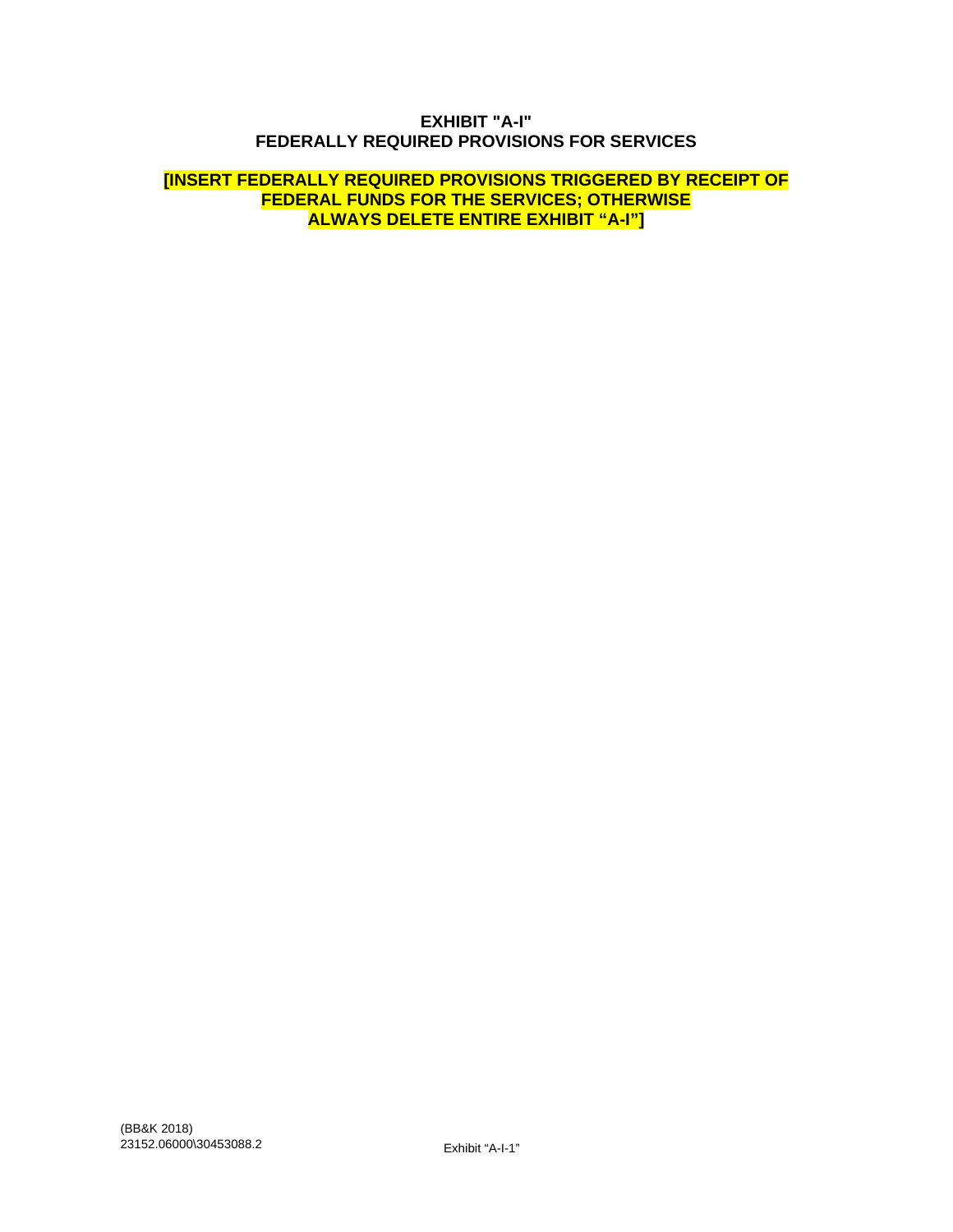**[INSERT SCHEDULE]**

**EXHIBIT "B" SCHEDULE OF SERVICES**